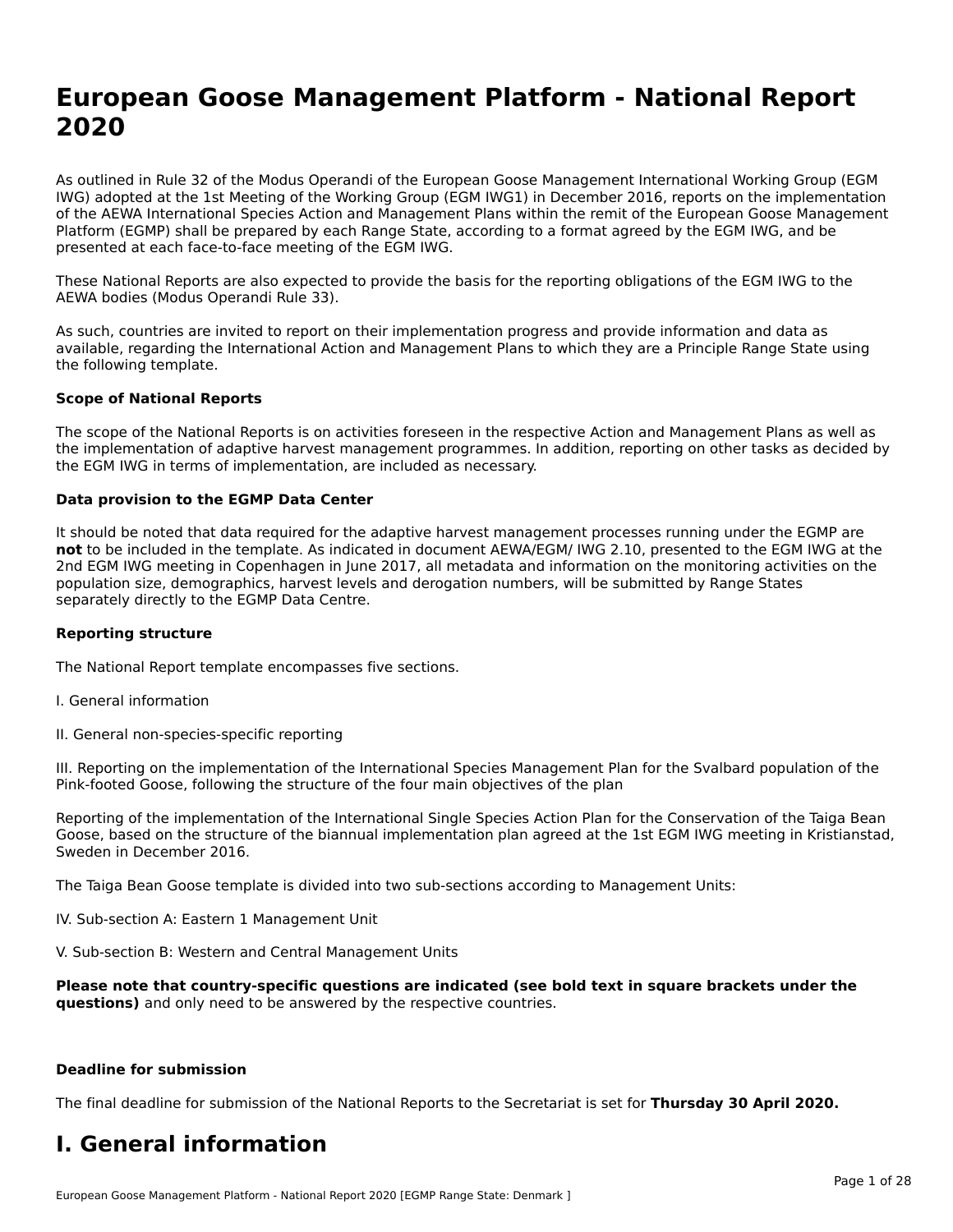#### **To be completed by all Range States**

Name of reporting country › Camilla Uldal and Jesper Madsen

## **Designated National EGMP Administrative Authority**

Full name of the institution› The danish Environmental Protection Agency *The damsit Environmental Frotet*<br>Ministry of Environment and Food

Name and title of the head of institution › Lars Hindkjær Director

Mailing address - Street and number › Tolderlundsvej 5

P.O. Box›

Postal code › 5000

City › Odense

**Country** › Denmark

Telephone  $+45$  72 54 40 00

E-mail› mst@mst.dk

Website › http://mst.dk/

### **Designated National Government Representative (NGR) for EGMP matters**

Name and title of the NGR› Camilla UldalHead of section

Affiliation (institution, department) › The Environmental Protection Agency *The Environmental Frotection*<br>Species and Nature Protection

Mailing address - Street and number › Tolderlundsvej 5

P.O. Box›

Postal code› 5000

City › Odense

**Country** › Denmark

**Telephone**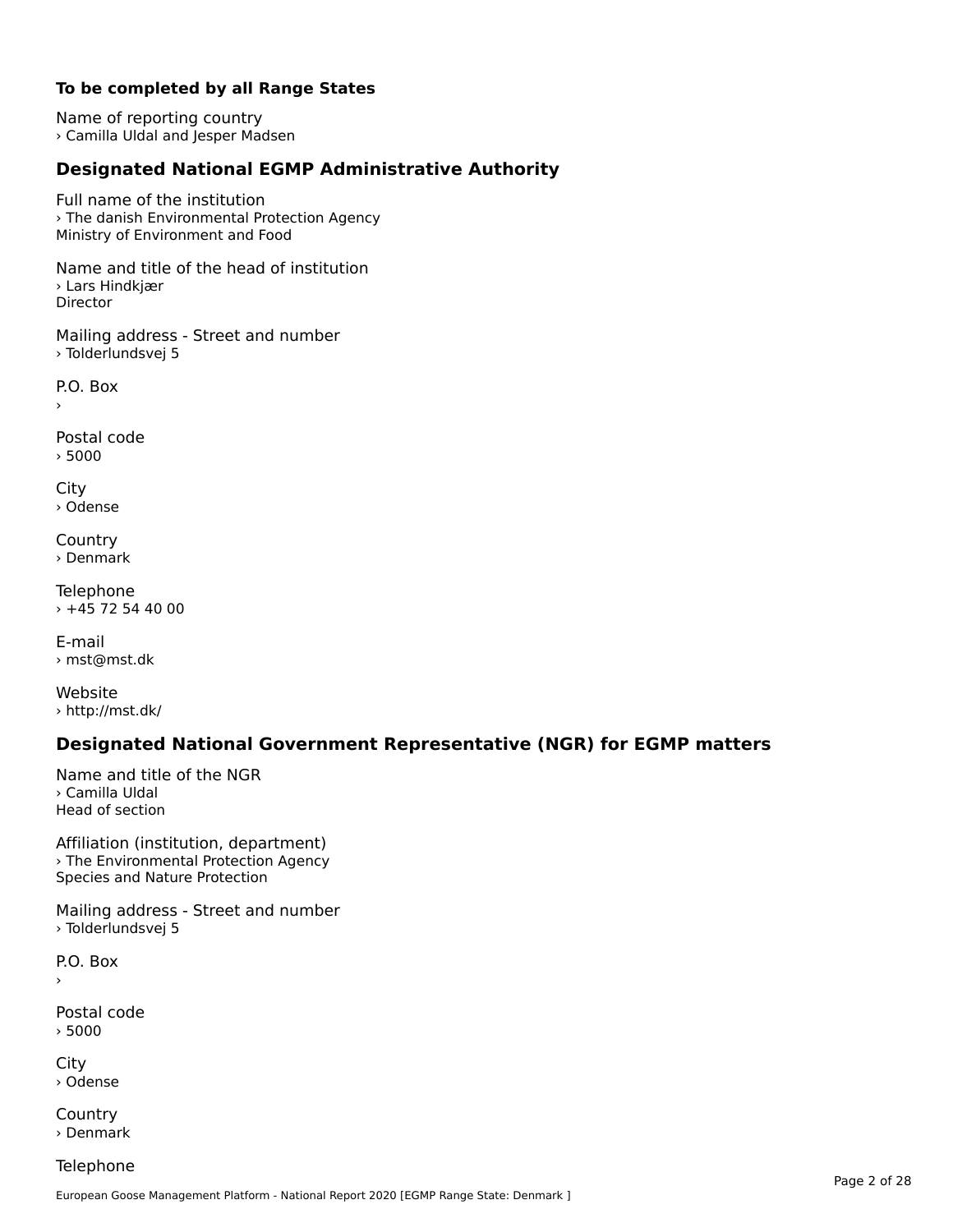› +45 93 58 79 47

E-mail › cakis@mst.dk

Website › http://mst.dk/

#### **Additional designated National Government Representative (NGR) for EGMP matters (if available)**

Name and title of the NGR

Affiliation (institution, department)

Mailing address - Street and number

P.O. Box

Postal code

 $\mathbf{C}^{\text{in}}$ 

›

**Country** 

**Telephone** 

 $\,$ 

E-mail›

Website

›

### **Designated National Expert (NE) for EGMP matters**

Name and title of the NE › Jesper Madsen. professor

Affiliation (institution, department)› Aarhus University *r* Admus University<br>Department of Bioscience

Mailing address - Street and number › Grenåvej 14

P.O. Box ›

Postal code› 8410

City › Rønde

**Country** › Denmark

Telephone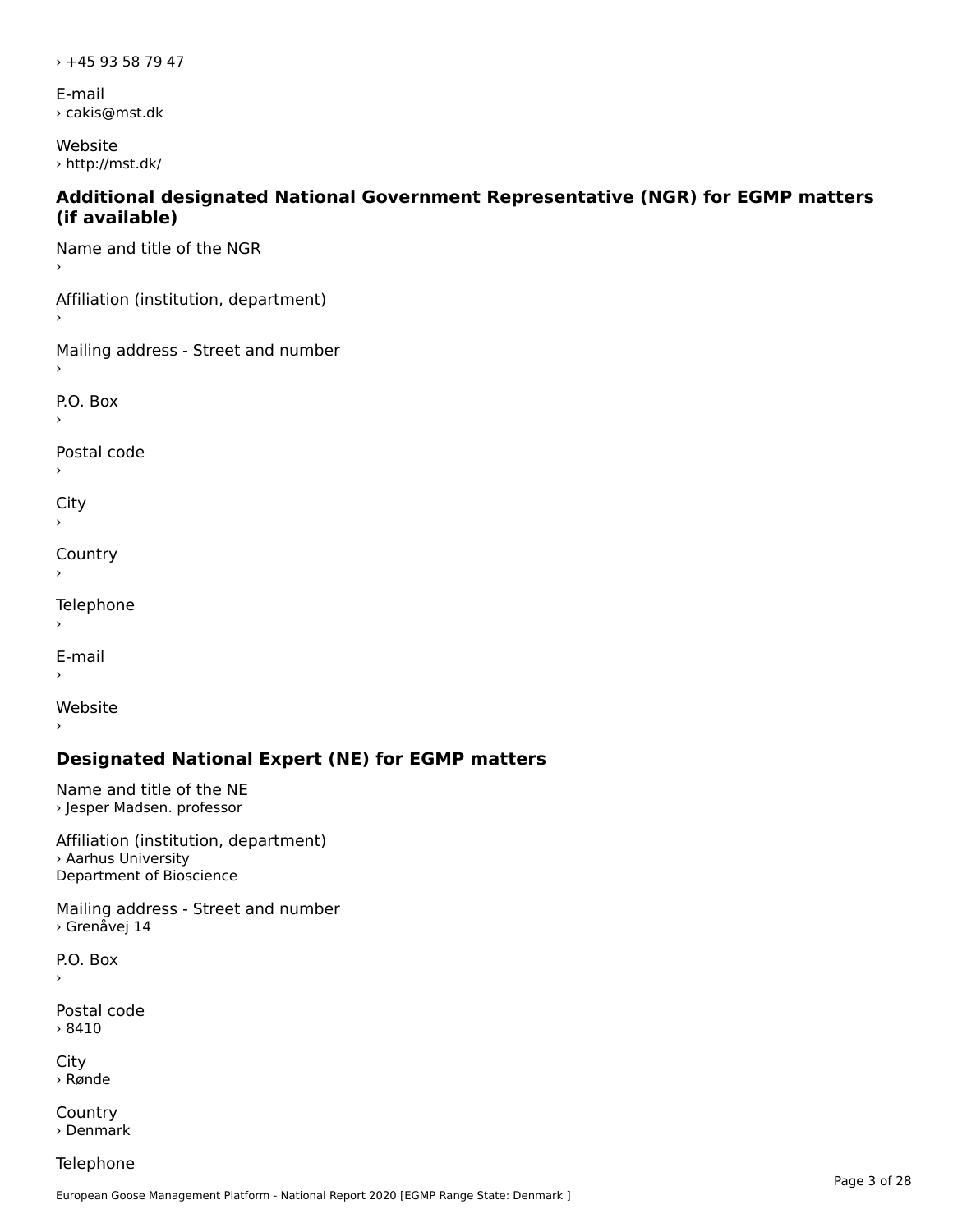$\times$  +45 29440204

E-mail › jm@bios.au.dk

Website › http://pure.au.dk/portal/da/persons/jesper-madsen(d68f4bd0-2909-4a5c-b687-e62a33fb5cfb).html

## **Additional designated National Expert (NE) for EGMP matters (if available)**

Name and title of the NE › Anthony D. Fox, professor

Affiliation (institution, department) › Aarhus University Department of Bioscience

Mailing address - Street and number › Grenåvej 14

P.O. Box

Postal code› 8410

City › Rønde

**Country** › Denmark

Telephone  $+4587158847$ 

E-mail› tfo@bios.au.dk

Website› http://pure.au.dk/portal/en/persons/anthony-david-fox(deb15e30-223d-4759-b62b-1df46dcf0d62).html

#### **Other relevant institutions/entities/individual experts that have contributed to this report**report

Please insert information on any other relevant institutions/entities/individual experts that have contributed to this report

## **Additional information and comments (optional)**

Please insert additional information and comments ›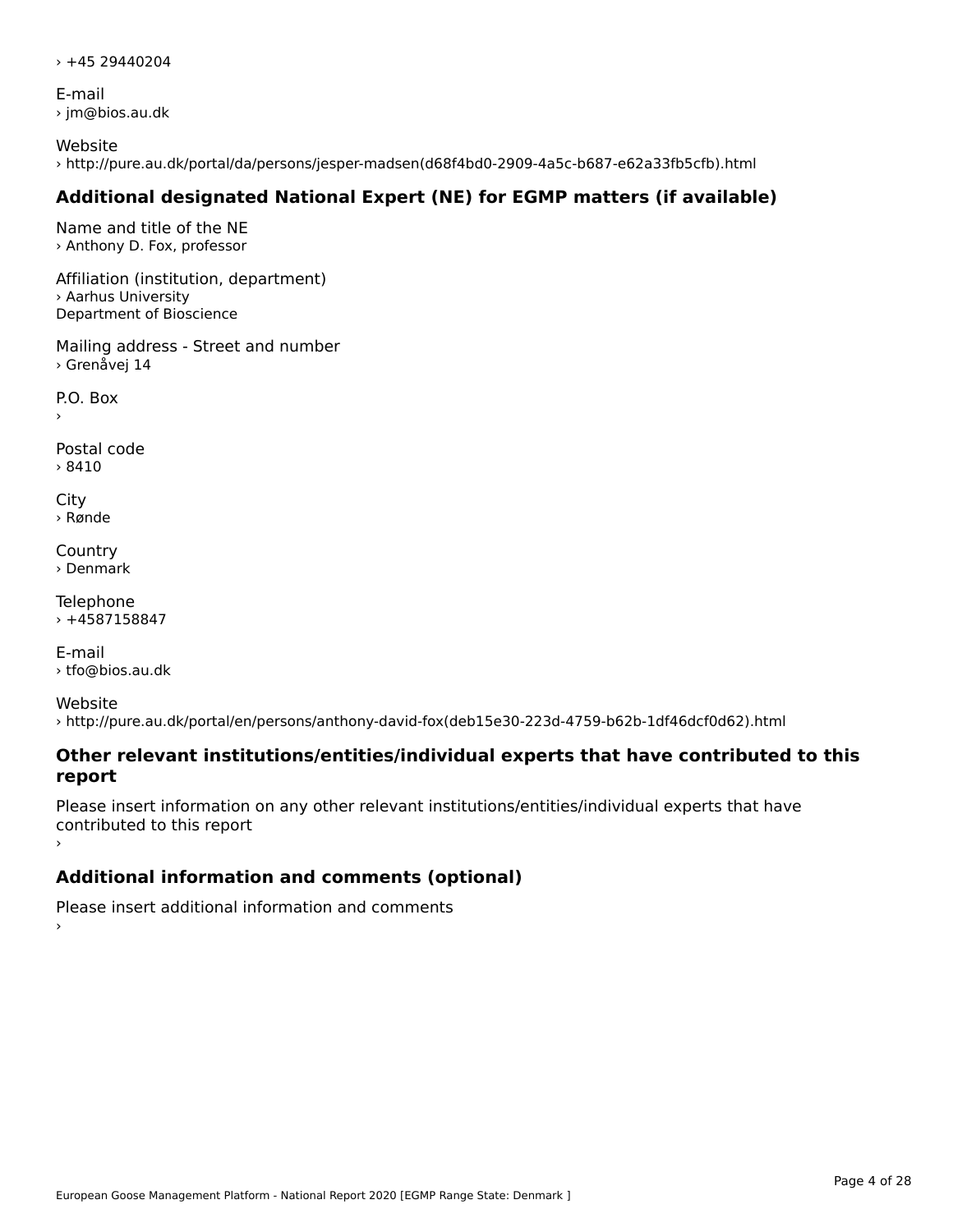#### **II. General non-species-specific reporting**

#### **To be completed by all Range States**

II.1. Are you monitoring the level of agricultural conflict (damage, complaints) with geese in your country n.i. Are you monitoring the lever or agricultural connict (damage, complaints) with g<br>on national (centralized for the entire country), regional(sub-national) or local level?

(PfG ISMP p.33, Objective II  $(4+5)$ ) ∪ ISMIT p.55, Objective<br>Please select only one option ☑ No☐ Not relevant

Please indicate the level:

Possibility for multiple options  $\Box$  National (centralized for the entire country)  $\Box$  Regional (sub-national)

☐ Local

#### **National (centralized for the entire country) monitoring**

Please provide details on the national monitoring methods, units, frequency and the coverage

Are these national activities species-specific? Please select only one optionPlease select only one option<br>□ Yes ים וכ<br>⊡ No

Please list the species

›

#### **Regional (sub-national) monitoring**

Please provide details on the regional monitoring methods, units, frequency and the coverage

Are these regional activities species-specific? ∩ne these regional activ<br>Please select only one option □ Yes<br>□ No

Please list the species ›

#### **Local monitoring**

Please provide details on the local monitoring methods, units, frequency and the coverage

Are these local activities species-specific? Please select only one optionriease<br>□ Yes □ Yes<br>□ No

Please list the species ›

Please explain the reasons

rease explain the reasons<br>> Since there is no schemes for subsidies or compensation for goose damage in Denmark, there is no monitoring of goose damage.

The Environmental Protection Agency register all applications for derogation shooting and the number of applications are used as an indicator for the level of conflict. This holds especially for barnacle geese but less applications are used as an indicator for the level of commet. This holds especially for barnacle geese but les<br>for greylag and pink-footed as conflicts with these species during the open season are managed by hunting.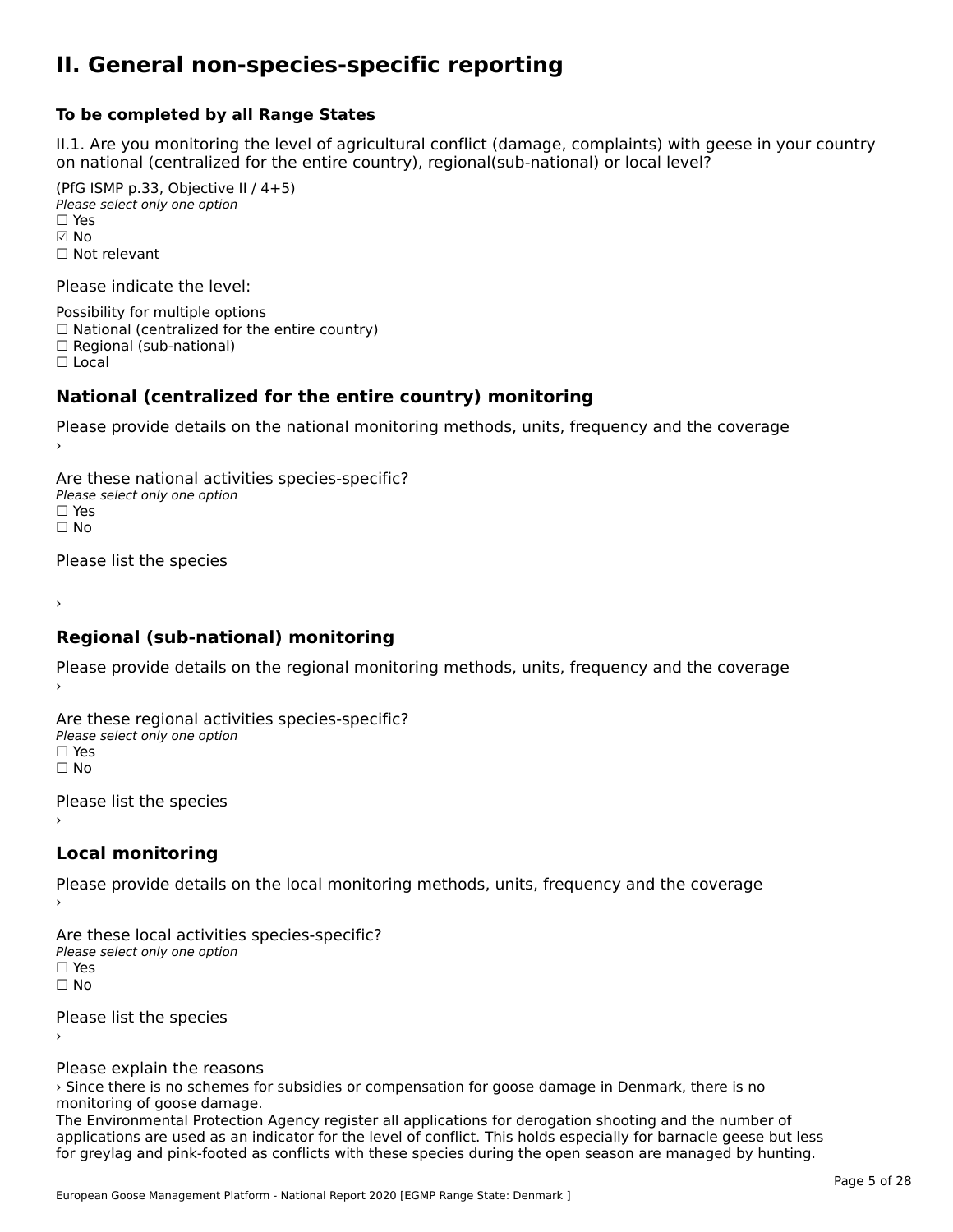Therefore there are no applications for derogation shooting during this period and consequently no way of merefore there are no application.

Please explain the reasons ›

II.2. What management measures does your country apply to manage agricultural conflicts related to

(PfG ISMP p. 33, Objective II / 4+5)

Possibility for multiple options

rossibility for multiple options<br>□ No agricultural conflict related to geese has been recorded in my country

 $\Box$  No management measures are applied to manage agricultural conflicts related to geese

□ No management measures are applied to manage agricultural connicts rela<br>□ Compensation schemes (payments to farmers for losses e.g. crop damage)

 $\Box$  Compensation schemes (payments to farmers for losses e.g. crop damage)<br> $\Box$  Subsidy schemes (payments to support farmers to provide for/tolerate geese on their land, replacing agricultural use)<br>☑ Scaring schemes or other preventive measures designed to actively keep geese away from farmland

⊠ Scaring scrientes of other preventive measures designed to a<br>□ Designation of goose foraging areas (accommodation areas)

☑ Derogation shooting to keep geese away from sensitive crops and to reduce population size

⊠ Derogation shooting to keep geese away nom sensitive crops and<br>□ Any other management measures to alleviate agricultural conflict

### **No management measures are applied**

Please explain the reasons ›

### **Compensation schemes (payments to farmers for losses e.g. crop damage)**

Please indicate the level at which the schemes are applied

Possibility for multiple options

rossibility for multiple options<br>□ National (centralized for the entire country)

□ National (centralized io<br>□ Regional (sub-national)

☐ Local

Please explain how the damage (yield loss) is determined

Are these schemes species-specific?∩ne these senemes spee<br>Please select only one option

□ Yes<br>□ No

Please provide details on the species-specific measures

Please provide any other details (e.g. results), if available

Please explain the reasons

Is the effectiveness of this scheme evaluated? Please select only one option ☐ Yes

☐ No

Please provide details on the evaluation of effectiveness

Please provide any other details (e.g. results), if available

Please explain the reasons

## **Subsidy schemes (payments to support farmers to provide for/tolerate geese on their**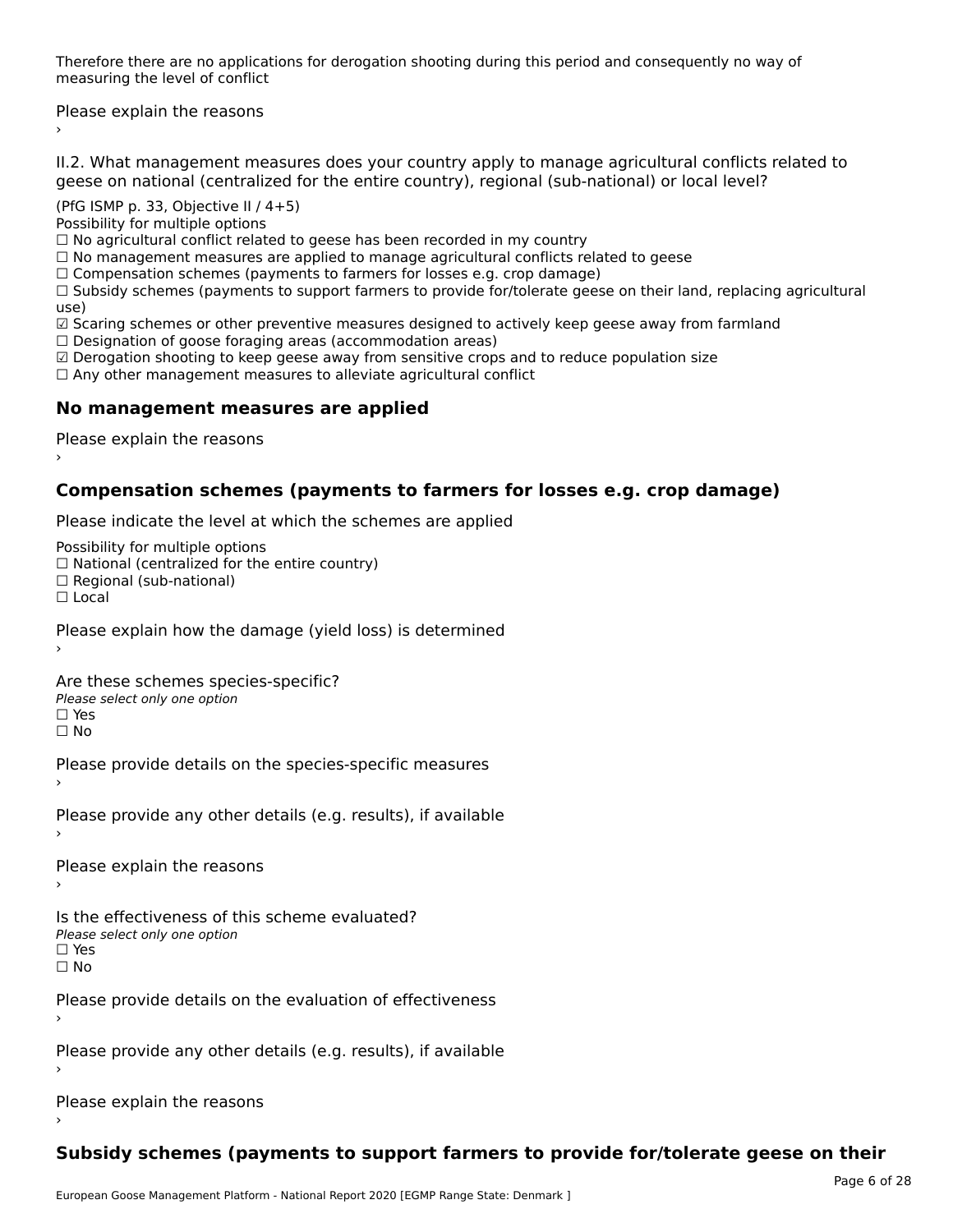#### **land, replacing agricultural use)**

Please indicate the level at which subsidy schemes are provided

Possibility for multiple options ™assibility for multiple options<br>□ National (centralized for the entire country) □ National (centralized io<br>□ Regional (sub-national)  $\Box$  Local Please provide details on the subsidy schemes Are these schemes species-specific?∩ne these senemes spe<br>Please select only one option □ Yes<br>□ No Please provide details on the species-specific measures Please provide any other details (e.g. results) if available Please explain the reasons Is the effectiveness of this scheme evaluated?Please select only one option ☐ Yes☐ NoPlease provide details on the evaluation of effectiveness Please provide any other details (e.g. results) if available

Please explain the reasons

#### **Scaring schemes or other preventive measures designed to actively keep geese away from farmland**

Please indicate the level of the schemes

Possibility for multiple options гозыянку тог mattiple options<br>☑ National (centralized for the entire country)  $\Box$  Regional (sub-national) ☐ Local

Please provide details on the scaring schemes or other preventive measures › Advice is provided by the Ministry of Environment and Food on the use of scaring devices. The use of scaring devices is a prerequisite to getting a permission for derogation shooting.

Is the effectiveness of this scheme evaluated?Please select only one option☐ Yes☑ No

Please provide details on the evaluation of effectiveness

Please provide any other details (e.g. results) if available

Please explain the reasons › No such scheme is in place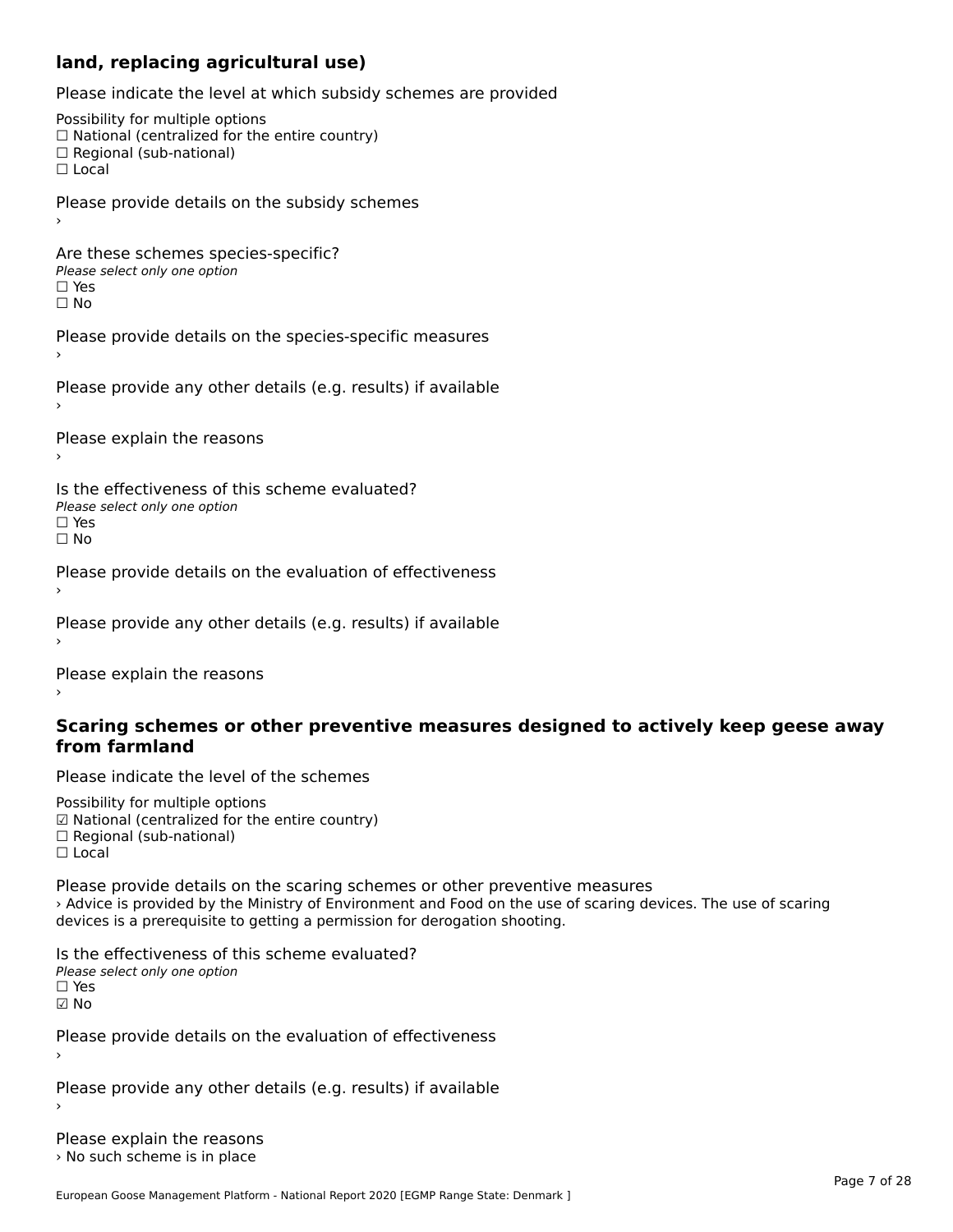## **Designation of goose foraging areas (accommodation areas)**

Please provide details on the foraging areas (accommodation areas)

Please indicate at which level the foraging areas are designated

Possibility for multiple options

rossibility for multiple options<br>□ National (centralized for the entire country)

□ National (centralized io<br>□ Regional (sub-national)

☐ Local

#### Is the effectiveness of accommodation areas evaluated?□ CILCCCCVCIC55 OF 0<br>Please select only one option □ Yes<br>□ No

Please provide details on the evaluation of effectiveness›

Please provide any other details (e.g. results), if available

Please explain the reasons

#### **Derogation shooting to keep geese away from sensitive crops and to reduce population size**

Please provide species-specific details on the derogation shooting › Farmers who experience problems with geese can apply electronically for a license to shoot geese under derogation (administrated by the Ministry of Environment and Food)

Please indicate the application level of the derogation shooting

Possibility for multiple options rossibility for multiple options<br>☑ National (centralized for the entire country)

⊠ National (centranzed io<br>□ Regional (sub-national)

☐ Local

Is the effectiveness of derogation shooting evaluated?

Please select only one option

☐ Yes

☑ No

Please provide details on the evaluation of effectiveness

Please provide any other details (e.g. results), if available

Please explain the reasons

› In 2020, the derogation shooting of barnacle geese has been evaluated at the national level, to see if there In 2020, the delogation shooting of barnacle geese has been evaluated at the national level, to see if there<br>is an accordance between the number of licenses granted, the numbers of barnacle geese occurring and the is an accordance between the number of licenses granted, the numbers of barnacle geese occu<br>proportion of crops vulnerable to goose damage (Aarhus University, Scientific Report in Danish: https://dce2.au.dk/pub/SR370.pdf)

Furthermore, aarhus University is currently conducting a field study of the effectiveness of derogation shooting compared to other types of scaring devices.

## **Any other management measures taken to alleviate agricultural conflicts**

Please provide details on the management measures that are taken

Please indicate the level of the measures

Possibility for multiple options ™assibility for multiple options<br>□ National (centralized for the entire country)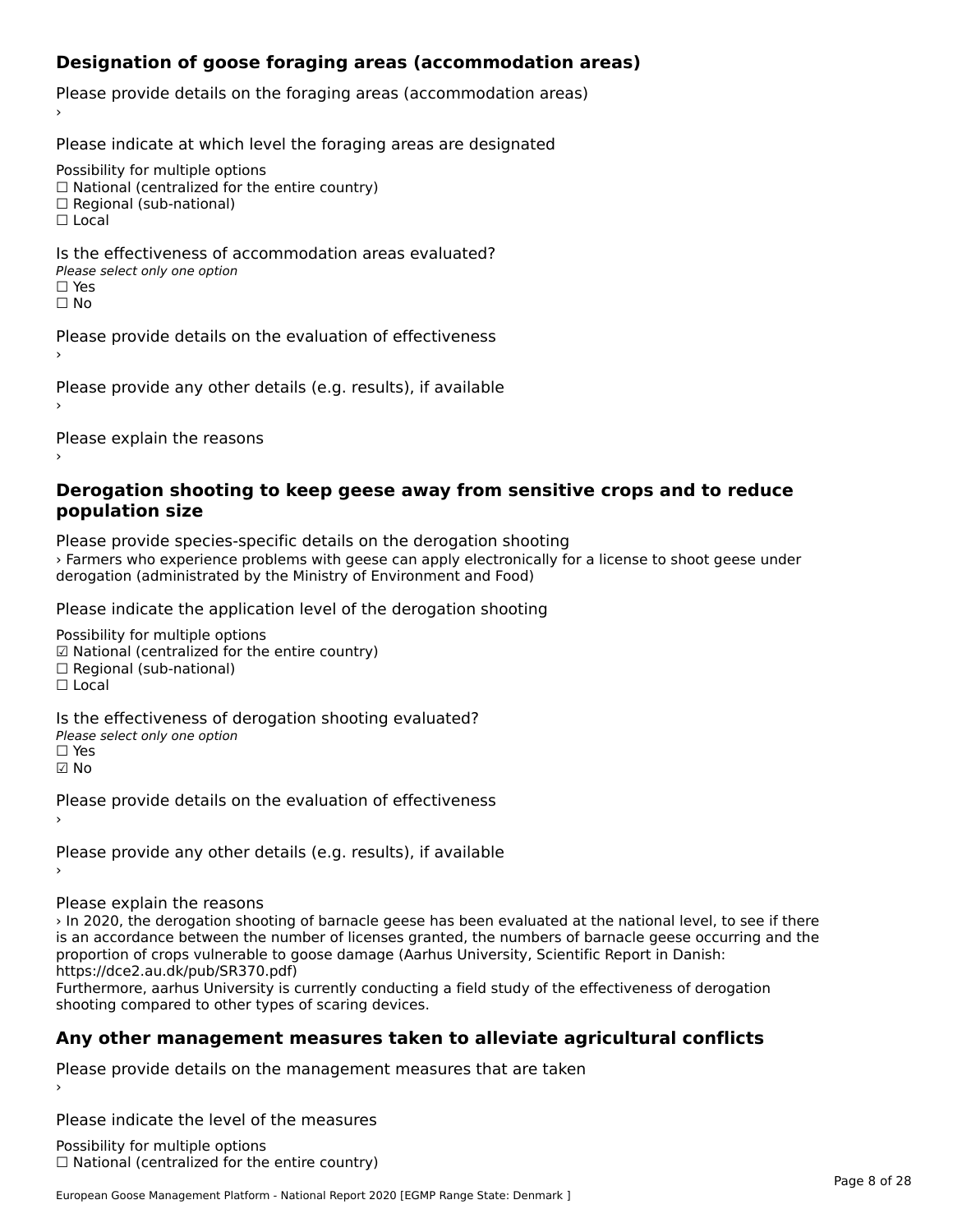□ Regional (sub-national) ☐ Local

Are these measures species-specific? ∩ne enese measures spe<br>Please select only one option □ Yes<br>□ No

Please give details on the species-specific measures

Please provide brief details (attach file or provide weblink)

Please explain the reasons

Is the effectiveness of these measures evaluated?Please select only one option rıease<br>□ Yes ☐ No

Please provide details on the evaluation of effectiveness

Please provide any other details (e.g. results), if available

Please explain the reasons

II.3. Has your country developed new or adjusted existing legislation to facilitate the implementation of

(TBG ISSMP; PfG ISSMP)

Please select only one option

☐ Yes

☑ The legislation has been reviewed and no need to adjust existing or develop new legislation has been identified

⊠ The regislation has been reviewed and no need to adjust existing or develop new regislation has been ident<br>□ No, but the development of new or adjustment of existing legislation is currently under political discussion □ No, but the development of new or adjustment of existing legislation is currently under political discussion<br>□ No, but the development of new or adjustment of existing legislation is currently under technical discussion

□ No, but the development of hew or adjustment of existing regislation is currently under technical discussion<br>□ The legislation has not been reviewed yet for any possible need of adjustment or development of new legislat

Please provide details on the new legislation or the adjustments to existing legislation and the issues addresseduuurcoscu

Please attach the legislation

Please indicate if you have used the Guidance on Implementation of AHM through Domestic Legal **Regardents (dubpled a)**<br>Please select only one option ☐ Yes☐ No

Please explain what other guidance has been used instead

Please provide details

Is there an anticipated date to conclude considerations related to development or adjustment of legislation is there are anticrpated date to control<br>related to AHM within your country

Is there an anticipated date to conclude considerations related to development or adjustment of legislation Page 9 of 28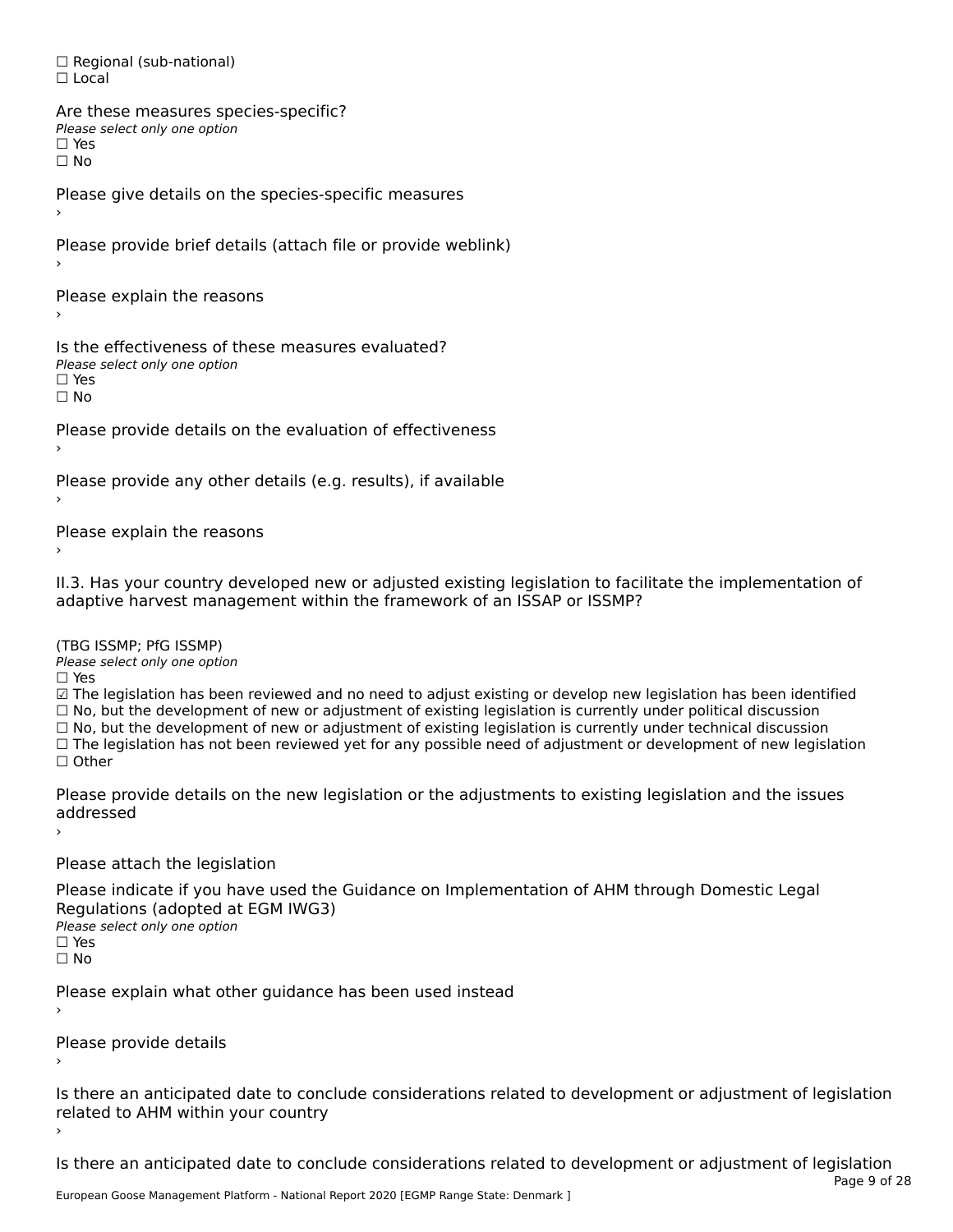related to AHM within your country

Please explain the reasons

Please specify

 $\rightarrow$ 

 $\bar{\phantom{a}}$ 

 $\,$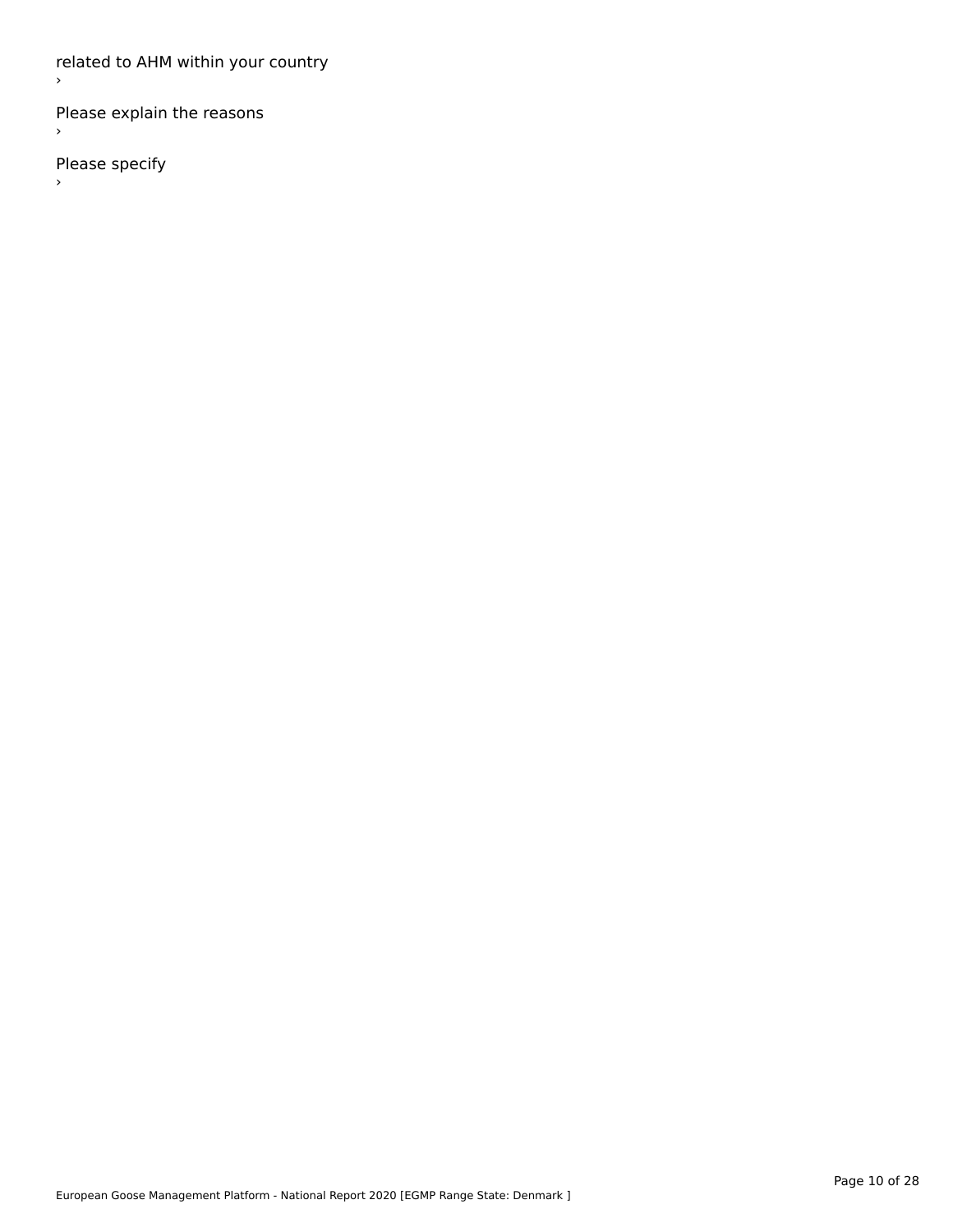## **III. Pink-footed Goose International Species Management Plan (PFG**III. FIIIN-IUULEU GUUSE IIILEI II**atiunai Species Management Fian (FTG**<br>ISMD)

#### **Praticipating Range States: Belgium, Denmark, the Netherlands, Norway**

## **General Implementation**

III.1. Does your country have a national (centralized for the entire country), regional (sub-national) or local

(PfG ISMP, p. 29; Objective II+IV/6) Please select only one option *riease select only one option*<br>□ Yes, adopted and being implemented  $\Box$  res, adopted and being implemented<br> $\Box$  Yes, adopted but not being implemented  $\Box$  A plan(s) is/are being developed ☑ No

Please indicate the level of the plan

Possibility for multiple options rossibility for multiple options<br>□ National (centralized for the entire country) □ National (centralized io<br>□ Regional (sub-national) ☐ Local

#### **National management plan**

Please indicate the date of adoption

 **National** Management Plan

›

Please indicate by whom the plan was adopted

**National** Management Plan ›

Please provide details about the implementing agency

**National** Management Plan ›

Please provide a reference to the plan

**National** Management Plan

Please provide a main contact

**National** Management Plan ›

Does the management plan/s promote recreational uses such as tourism and hunting?

(PfG ISMP, p. 33, Objective II+IV/6) Please select only one optionPlease select only one option  $\square$  Yes ☐ No

Please provide more details on the activities

Please indicate the economic, cultural and other value of the recreational activities at national level

Please explain the reasons

### **Regional management plan**

In case of various management plans, please upload a document or table listing all the management plans, $\frac{1}{2}$  case of various management plans, please uploa including the details required in the sections below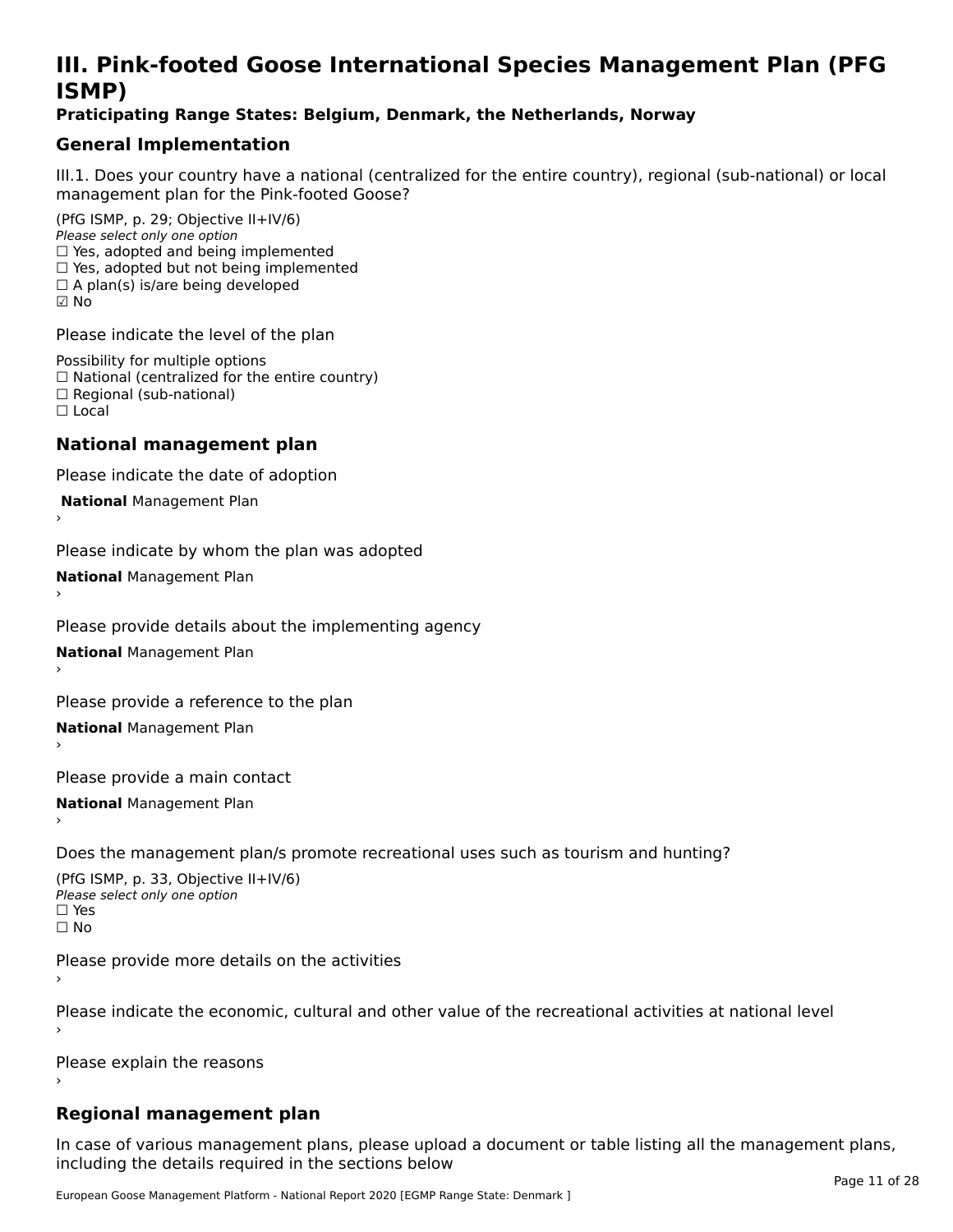Please indicate the region the plan encompasses **Regional** Management Plan

Please indicate the date of adoption **Regional** Management Plan

Please indicate by whom the plan was adopted

**Regional** Management Plan

›

Please provide details about the implementing agency

**Regional** Management Plan

Please provide a reference to the plan

**Regional** Management Plan

Please provide a main contact

**Regional** Management Plan

Does the management plan promote recreational uses such as tourism and hunting?

(PfG ISMP, p. 33,Objective II+IV/6) ∩∩ וויוכו פון<br>Please select only one option<br>□ Yes □ Yes<br>□ No

Please provide more details on the activities

Please indicate the economic, cultural and other value of the recreational activities at regional level

Please explain the reasons ›

### **Local management plan**

In case of various management plans, please upload a document or table listing all the management plans, In case of various management plans, please uploa<br>including the details required in the sections below

Please indicate the area the plan encompasses

**Local** Management Plan

Please indicate the date of adoption

**Local** Management Plan›

Please indicate by whom the plan was adopted

**Local** Management Plan

Please provide details about the implementing agency

**Local** Management Plan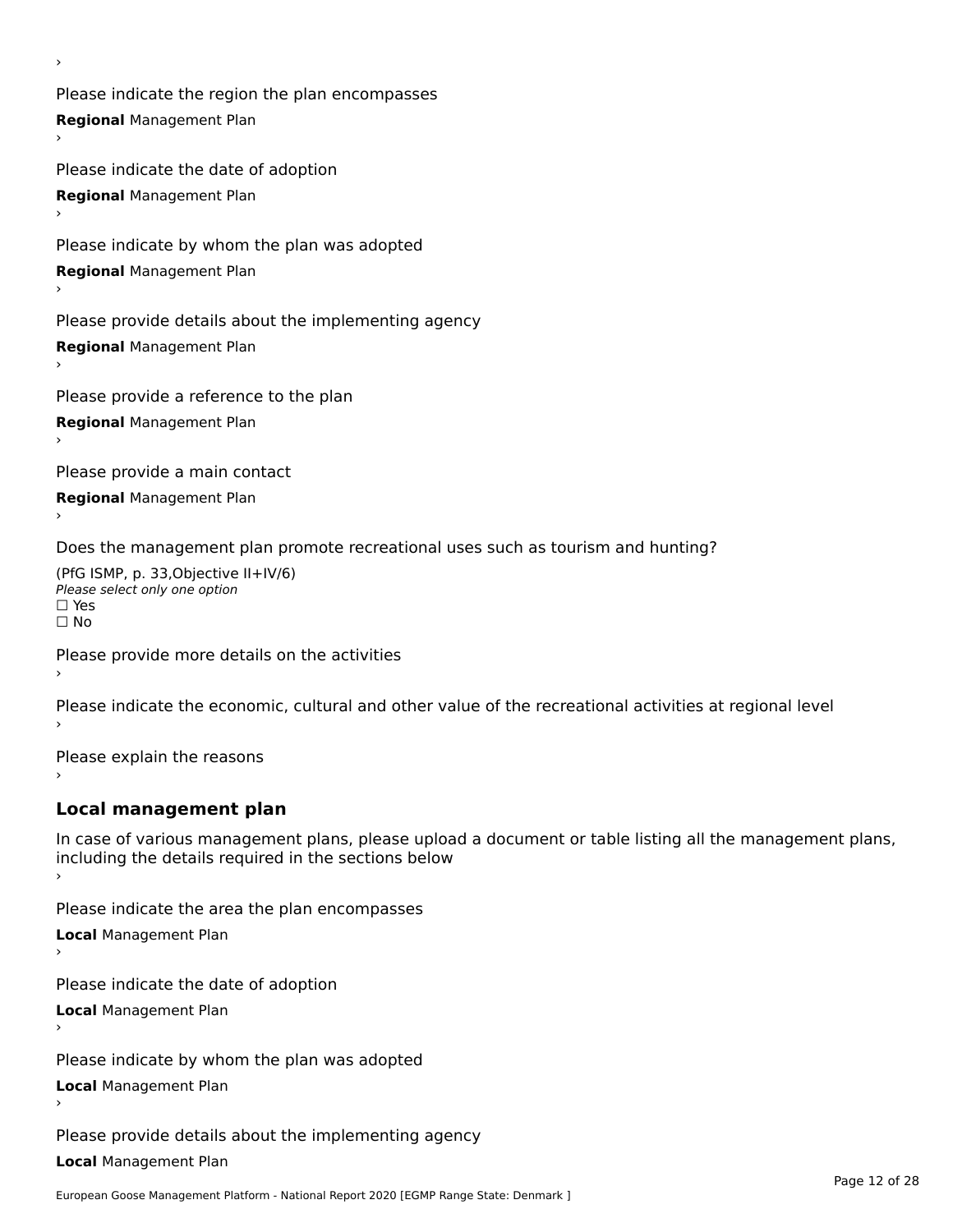Please provide a reference to the plan **Local** Management Plan

Please provide a main contact

**Local** Management Plan

›

Does the management plan promote recreational uses such as tourism and hunting?

(PfG ISMP, p. 33, Objective II+IV/6) Please select only one option☐ Yes☐ No

Please provide more details on the activities

Please indicate the economic, cultural and other value of the recreational activities at local level

Please explain the reasons ›

Please indicate the level of the plan ∩ease marcate the lever of the plan<br>□ National (centralized for the entire country) □ National (centralized io<br>□ Regional (sub-national) ☐ Local

#### **National management plan**

Please indicate the date of adoption National management plan

Please indicate by whom the plan was adopted National management plan ›

Please provide details about the implementing agency

National management plan

Please provide a reference to the plan

National management plan

Please provide a main contact

National management plan

## **Regional management plan**

Please indicate the region the plan encompasses Regional management plan

Please indicate the date of adoption

Regional management plan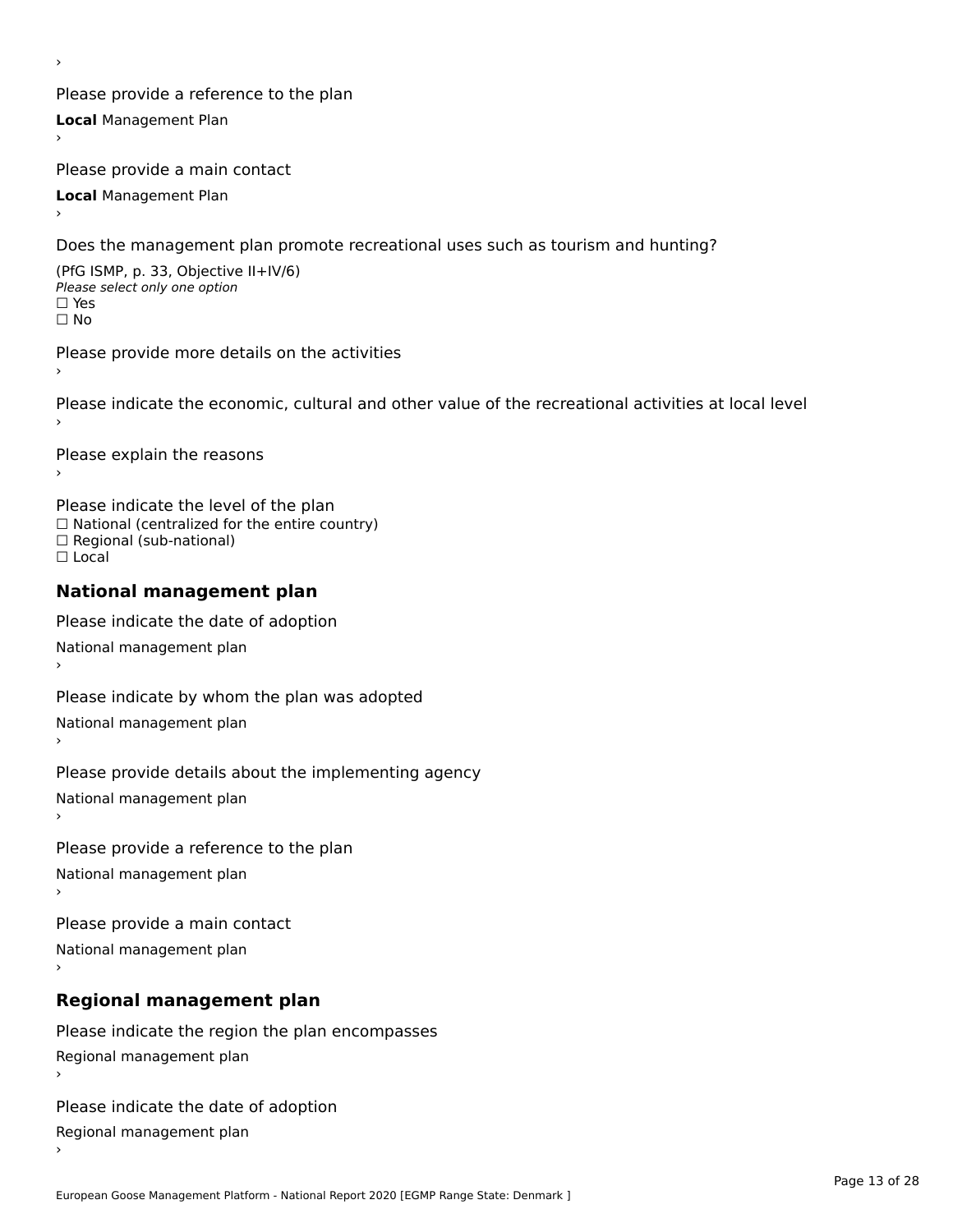```
Please indicate by whom the plan was adopted Regional management plan
Please provide details about the implementing agency Regional management plan
Please provide a reference to the plan Regional management plan
Please provide a main contact Regional management plan
Local management plan
Please indicate the area the plan encompasses Local management plan›Please indicate the date of adoption Local management plan١,
Please indicate by whom the plan was adopted Local management plan›Please provide details about the implementing agency Local management plan١,
Please provide a reference to the plan Local management plan›Please provide a main contact Local management plan١,
In case of various management plans, please upload a document or table listing all the management plans,in case or various management plans, please upload
including the details required in the sections above
```
Are the management plan/s promoting recreational uses such as tourism and hunting?

```
(PfG ISMP, p. 33, Objective II+IV/6)
Please select only one option☐ Yes☐ No
```
Please provide more details on the planned activities

Please explain the reasons›

Please indicate why the plan is not being implemented›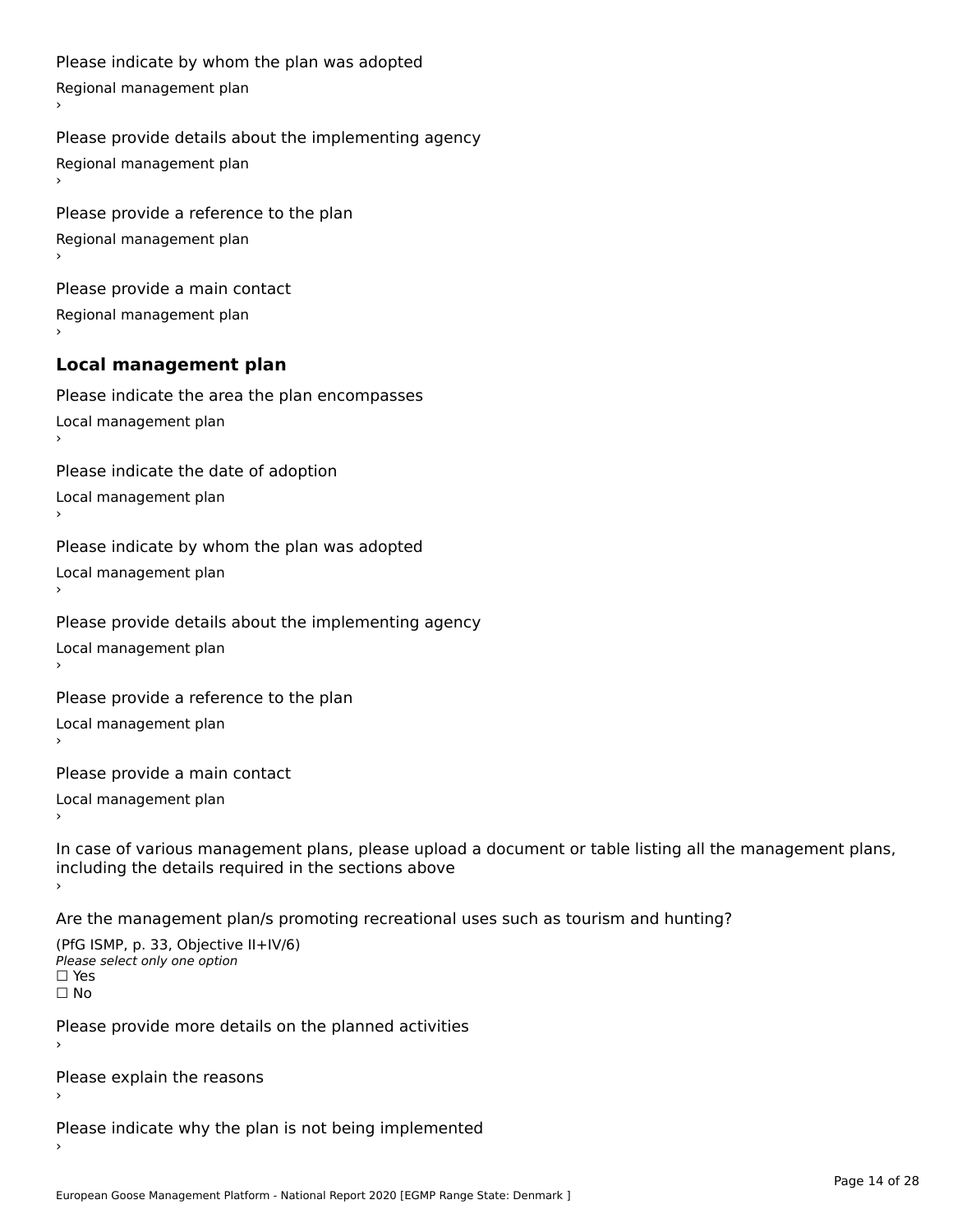Please indicate the timeline for the finalization of the plan

Please indicate when it is expected to be adopted

Please indicate the level of the plan(s) (National, regional, local)

Please explain the reasons › Not yet decided, but the international management plan is implemented directly.

Field for additional information on management plan/s (optional)

III.2. Has your country established a working group to support the implementation of the PfG ISMP?

(PfG ISMP, p. 29, Objective  $I+II+II+IV/1$ ) Please select only one option *riease select omy one option*<br>☑ Yes, a working group has been established □ Tes, a working group has been established<br>□ The establishment of a working group is under consideration

Please indicate the type of working group that has been established

Possibility for multiple options гозымнутог mattiple options<br>☑ National (centralized for the entire country)  $\Box$  Regional (sub-national)  $\Box$  Local

## **National working group**

Please indicate the date of establishment › Established in 2012 by the Ministry of Environment and Food

Please list the working group members and coordinator › Camilla Uldal, Ministry of Environment and Food (coordinator) Iben Hove Sørensen, Danish Hunters' Association Niels Erik Jørgensen, Danish Hunters' Association Knud Flensted, BirdLife Denmark Rhud Flensted, BirdLife Denmark<br>Boris Schønfeldt, BirdLife Denmark Karen Post, Danish Agriculture and Food Council Camilla Rosenquist, Copenhagen Airport Carnina Rosenquist, Copermagen Airport<br>Jesper Madsen, Aarhus University, National expert

Please provide details about the functions of the working group › The working group is advisory to the Ministry of Environment and Food and constitutes the national The working group is advisory to the ministry of Environment and 1000 and constitutes the national<br>delegation for the EGMP IWG; the working group comments on documents, draft management plans etc. prior to decision making

Please provide a main contact › Camilla Uldal, Danish Ministry of Environment and Food, Environmental Protection Agency

## **Regional working group**

In case of multiple regional working groups, please upload a document or table listing all the working groups, including the actums required in the sections below

Please indicate the region the working group services ›

Please indicate the date of establishment ›

Please list the working group members and coordinator ›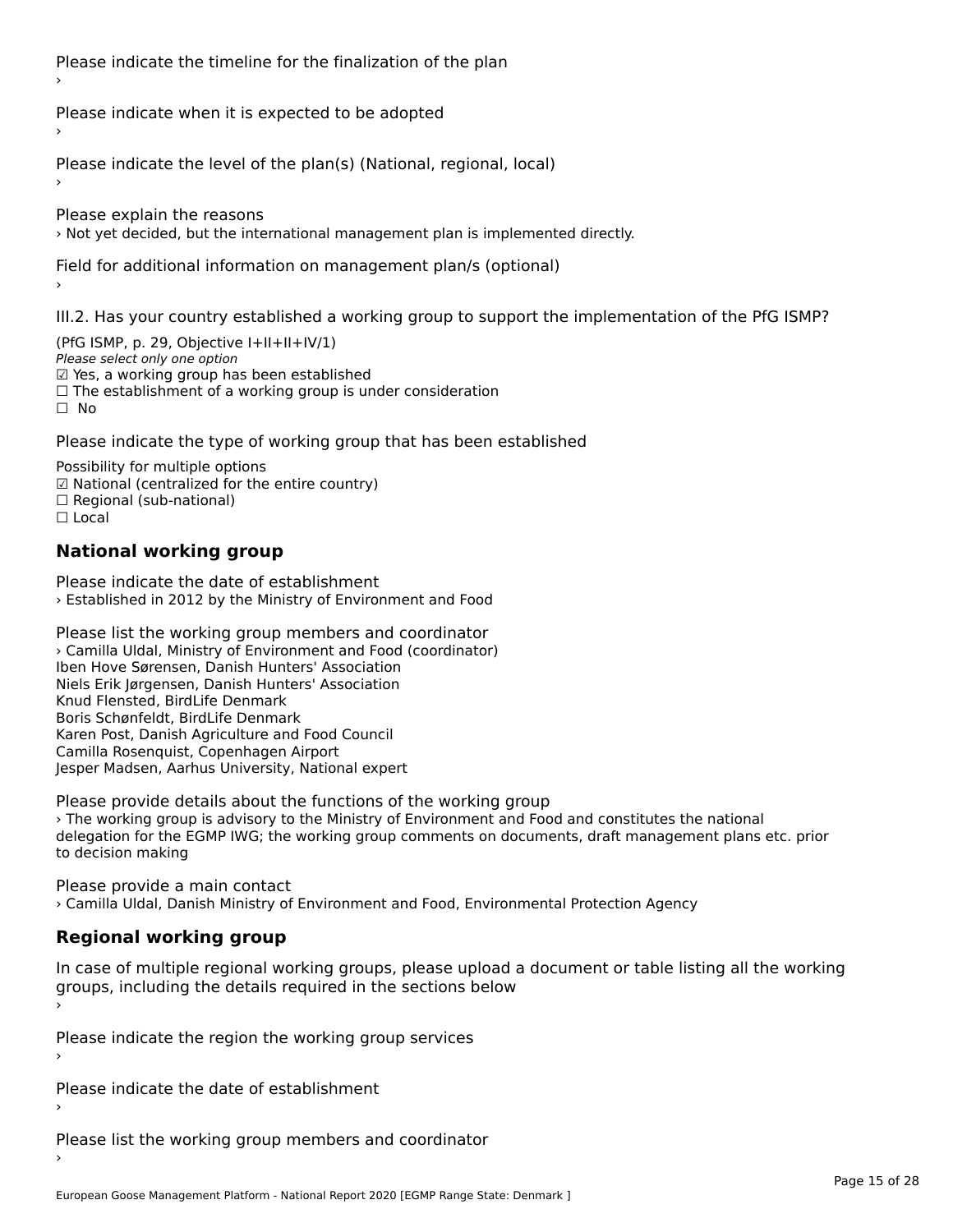Please provide details about the functions of the working group ›

Please provide a main contact ›

## **Local working group**

In case of multiple local working groups, please upload a document or table listing all the working groups, in case of multiple local working groups, please up ›

Please indicate the area the working group services ›

Please indicate the date of establishment ›

Please list the working group members and coordinator ›

Please provide details about the functions of the working group ›

Please provide a main contact ›

Please indicate by when a decision on the establishment will be taken

Please indicate which existing structure or capacity is responsible for the implementation of the PfG ISMP instead

Field for additional information on working group (optional)

#### **Objective I. Maintain a sustainable and stable Pink-footed Goose population and its range**range

III.3. Have key sites for the Pink-footed Goose been identified in your country?

```
(PfG ISMP, p. 32, Objective I/4)
יייכו סיווי, p: אב, Objective<br>Please select only one option
⊠ Yes<br>□ No
```
Please upload an Excel table and include specific information for each site on the following items

1 Country

2 Site

3 Size (ha)

4 Location (decimal geographic coordinates; and separately upload a map indicating roost and main foraging areas 4 Location<br>if possible)

- 5 Main habitat types
- 6 Has this site been afforded appropriate designation status at international levels (e.g. Ramsar site, SPA, etc.)?
- 6a Designation status
- 6b Date of designation
- 6c Any other relevant information
- 7 Has this site been afforded appropriate protected area status at national levels? 7a 11as uns site been and<br>7a - Designation status
- 7a Designation status<br>7b Date of designation
- 
- 7c Any other relevant information
- 8 Does a management plan exist that address the conservation requirements of pink-footed geese? 8a Provide brief details e.g. about the hunting regulations and other management regimes
- Provide brief details e.g. about the hunting regulations and other management regimes 8a<br>>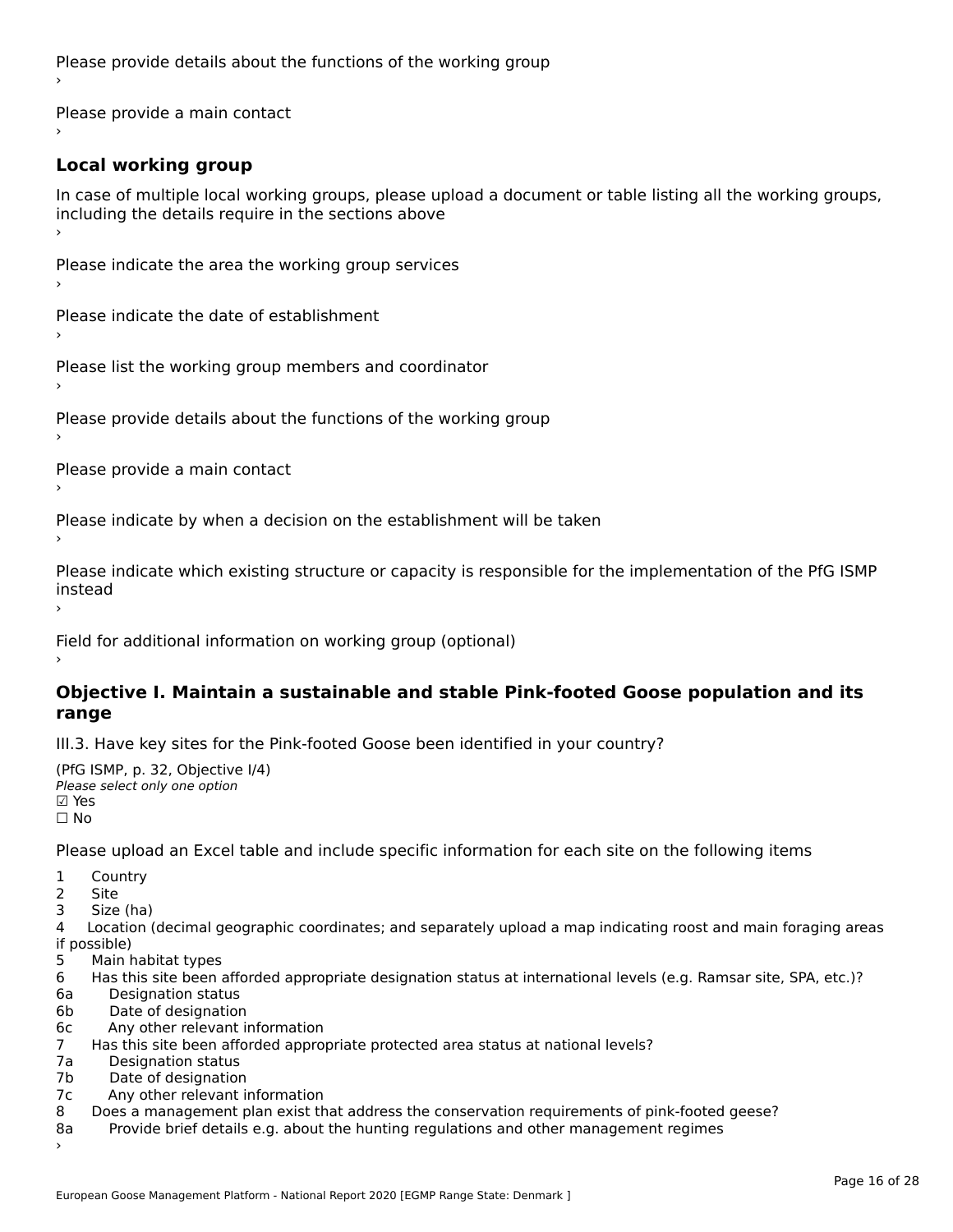You have attached the following documents to this answer. [Pink-footed\\_Goose\\_sites\\_Denmark.xlsx](http://aewa-ort.ort-production.linode.unep-wcmc.org/answers/2656402/documents/1567) - Danish sites for pink-footed geese

Please explain the reasons

III.4. Are measures being taken to restore and/or rehabilitate Pink-footed Geese roosting and/or feeding habitats?

(PfG ISMP, p. 33, Objective I+II/7) Possibility for multiple options rossiomey for mule<br>☑ In staging areas ☑ In the wintering areas☐ Not relevant

## **In the staging areas**

Please provide brief details, listing sites and measures

› Roosting sites in all key sites have been protected (NATURA 2000), including disturbance and hunting-free zones.

Geese primarily forage in adjacent farmlands (up to 40 km from roosts) and these have not been managed

#### **In the wintering areas**

Please provide brief details, listing sites and measures

riedse provide brief details, ill all roosting sites and measures<br>The designation of NATURA2000 sites in Denmark has included definition of disturbance and hunting free zones in an foosting sites for pink-footed geese, except for some newly occupied sites such as store vilumose (not designated for pink-footed goose)

Please explain the reasons

III.5. Has a programme for prevention of Pink-footed Goose breeding on mainland been developed and

(PfG ISMP, p. 31, Objective I+II+II/2)

**[only for Norway]**

**Polly for Norway,**<br>Please select only one option

riease select only one option<br>□ Yes, the programme is being implemented

- □ Tes, the programme is being implemented<br>□ Yes, but the programme is not being implemented to date
- $\Box$  ies, but the programme is not being implement  $\Box$  No, but a programme is under development

☐ No

Please provide information on measures taken to date

Please provide results, if available

Please provide brief details on the measures and timeline of the programme

Please explain why it has not been implemented

Please provide brief details and expected date of enacting it

Please provide details on any other relevant activities undertaken, if any

## **Keep agricultural conflicts to an acceptable level**

III.6. Are agricultural conflicts related to Pink-footed Geese (e.g. crop damage) currently at an acceptable

(PfG ISMP, p. 33, Objective II  $(4+5)$ )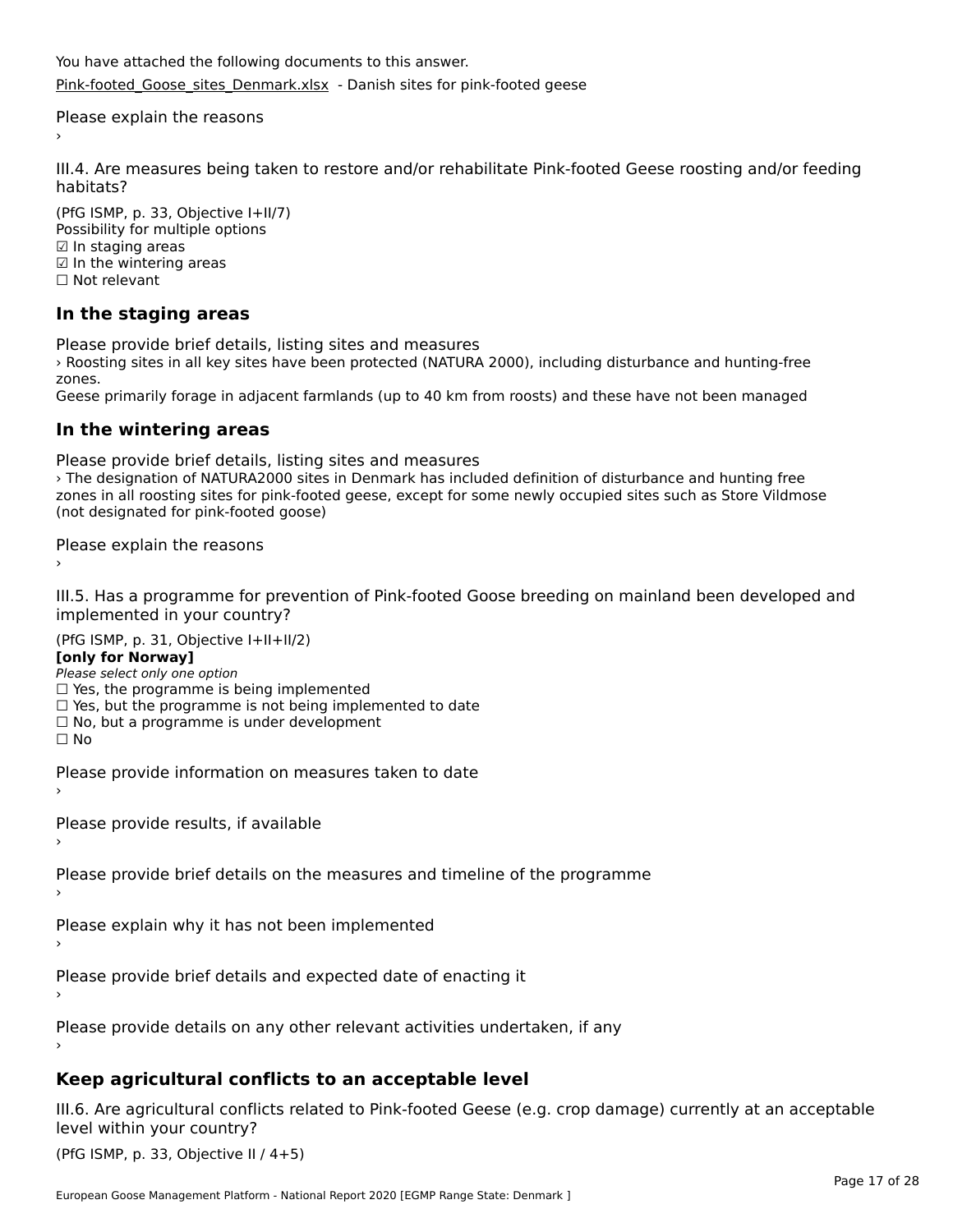Please select only one option ☑ Yes☐ No

Please indicate how these conflicts are being addressed

› In autumn and winter pink-footed geese primarily forage on waste crops (cereal and maize stubble), supplemented by pastures and winter cereal, but only in cold winters. In spring, they forage on pastures. In supplemented by pastures and winter cereal, but only in cold winters. In spring, they lorage on pasture.<br>the past, pink-footed geese caused damage to newly sown spring cereal fields (taking grain). However, the past, pink-footed geese caused damage to newly sown spring cereal helds (taking gram). However,<br>nowadays, pink-footed geese depart on spring migration for Norway in late March/early April, prior to the sowing of spring cereals.

Please indicate how these conflicts are being addressed

Please provide further details, as necessary ›

## **Objective III. Avoid increase in tundra vegetation degradation on the breeding range**

III.7. Is the extent of arctic tundra degradation on Svalbard caused by the Pink-footed Goose monitored?

(PfG ISMP, p. 33-34, Objective III /8) **[only for Norway] Please select only one option** □ Yes<br>□ No

Please provide details on the type of monitoring activities (who is conducting them and how they are riease prov ›

Is there an increase in the level of degradation of the arctic tundra? □ CitCre dir increduce in c<br>Please select only one option ים וכ<br>⊡ No

Please provide any results or evidence

Please provide any results or evidence

Please explain the reasons›

**Objective IV. Allow for recreational use that does not jeopardize the population**

III.8. Does your country promote and/or implement (in the past three years) any national or regional (sub $m.0.168$  your country promove and/or miplement (in the past time years) any national or national) hunting-related campaigns, training programmes and/or management activities ?

(PfG ISMP, p. 31, Objective VI/3)

**[only Norway and Denmark]** Possibility for multiple options

☑ Wise use hunting practices

 $\boxtimes$  Wise use hunting practices

⊠ wise use nunting practices<br>☑ Best practices to reduce crippling rates

☑ Self-organization and coordination of local hunting

⊠ Sen-organization and coordination or local nunting<br>□ No campaigns, programmes or activities have been implemented

### **Wise use hunting practices**

Please provide brief details (attach files or provide web links, if available) › Collaboration between Danish and Norwegian hunters has been initiated to exchange experiences with effective goose shooting organisation and ways to reduce crippling

## **Best practices to reduce crippling rates**

Please provide brief details (attach files or provide web links, if available)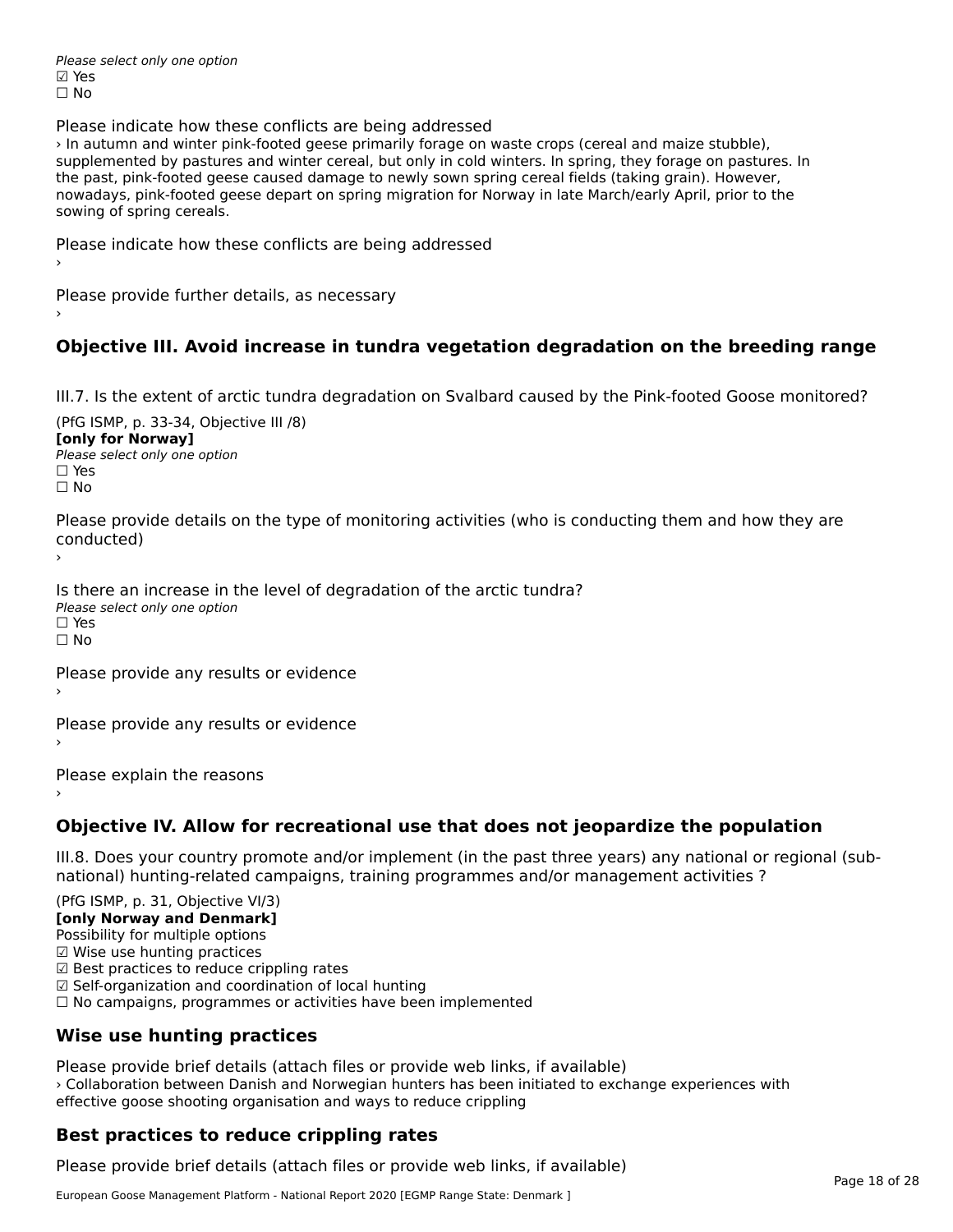› A national plan to reduce the crippling of game, including geese, has been in place since 1997 (Ministry of Environment and Food). The rate of crippling in pink-footed geese has been monitored by Aarhus University since 1990 (most recently in 2017). The Danish Hunters' Association and the Ministry of Environment and since 1990 (most recently in 2017). The Damsh Hunters' Association and the Ministry of Environment and<br>Food have promoted the need for reduction of crippling in several campaigns, specifically targetting the goose rood have promoted the need for reduction of cripping in several campaigns, specifically targetting the<br>hunters, advocating for the use of decoys and blinds to attract the geese at close range,keeping to the recommended maximum shooting distance of 25 m as well as hunting in teams.

### **Self-organization and coordination of local hunting**

Please provide brief details (attach files or provide web links, if available) › A project 'Forbedret Gåsejagt' carried out by Aarhus University and the Danish Hunters' Association during 2 A project Torbeuret Gasejagt Camed out by Admus Oniversity and the Danish Hunters' Association during<br>2012-2016 focussed on voluntary self organisation of goose shooting and documented the effects in terms of higher bags, lower cartridge use, improved local communication as well as reduced disturbance of geese. The nigher bags, lower carthage use, improved local communication as well as reduced disturbance or geese. The<br>Danish Hunters' Association has promoted the wider use of self organisation in articles in the magazine JÆGER

Please explain the reasons

#### **Optionally, please provide any other information related to the implementation of the PfG ISMP**

#### Please provide further information here

› The ISMP has increased the awareness among Danish hunters about their role and responsibility to participate in the management of the population as well as the wise use. It has generally been accepted by participate in the management of the population as wen as the wise use. It has generally been accepted by<br>the hunters that the hunting season can change according to the status of the population and how close it is to the defined target.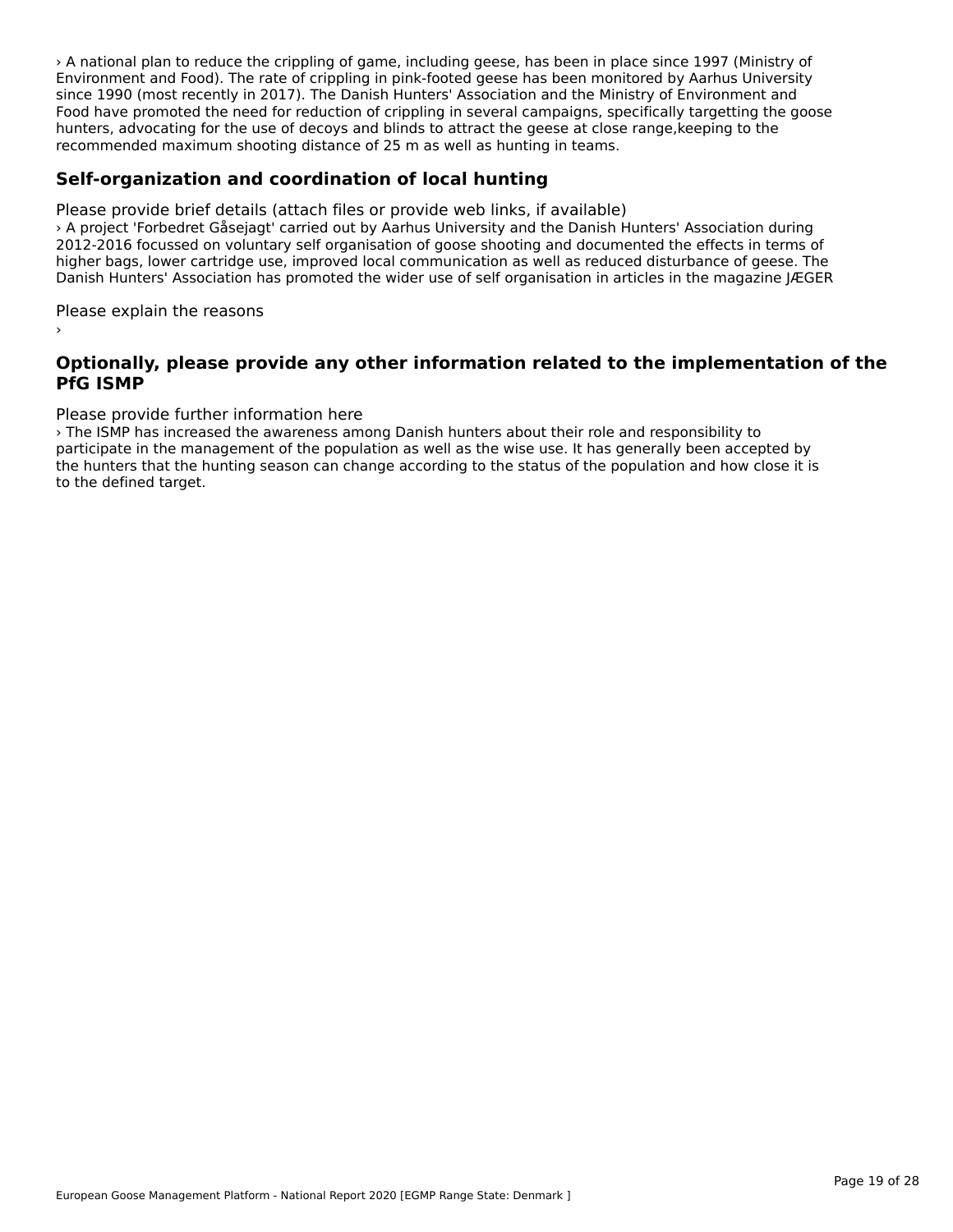#### **IV. Sub-section A: Taiga Bean Goose International Single Species Action Plan (TBG ISSAP) - Eastern 1 Management UnitAction Plan (TBG ISSAP) - Eastern 1 Management Unit**

Participating Range States**: Belarus, Estonia, Germany, Latvia, Ukraine** 

#### **Objective 1. Increase survival rate of adults**

### **Result 1.1 Legal harvest does not jeopardize an increase of adult survival rates**

IV.1. Has your country developed and adopted legislation for the closure of hunting of TBG to allow for TBG IV.1. Thas your country developed and add<br>to pass before goose hunting is opened?

(activity 1.1.1.1 Workplan for the implementation of non-AHM related actions (2018-2020) agreed at the 3rd EGM IWG meeting in Leeuwarden, the Netherlands in June 2018) **[all Participating Range States]**

#### [all Participating Range States]

Please select only one option ☐ Yes, developed and adopted

☐ Yes, developed but not adopted

 $\Box$  ies, developed but not adopted

Please describe what legislation has been developed

Please indicate when it was adopted

Please indicate how the legislation is enforced

Please describe what legislation has been developed

Please indicate the timeframe when the legislation is expected to be adopted

Please explain the reasons

#### **IV.2. Please indicate how you are improving the knowledge of the occurrence of TBG on sub-species level in your country**on sub-species level in your country

on sub-species fever in your country<br>(activity 1.1.1.2 Workplan for the implementation of non-AHM related actions (2018-2020) agreed at the **Brd EGM IWG meeting in Leeuwarden, the Netherlands in June 2018)** 

#### [all Participating Range States]

IV.2.1. Ensuring national monitoring at all known key sites <del>■ Western Chroning</del> Hational<br>Please select only one option  $\square$  Yes ☐ No

Please describe the activities undertaken

Please list the key sites where monitoring activities are being undertaken

Please provide relevant documents or weblinks

Please explain the reasons

›

IV.2.2. Providing identification training to people carrying out the monitoring activities <del>■ Western Fortung</del> Recrement<br>Please select only one option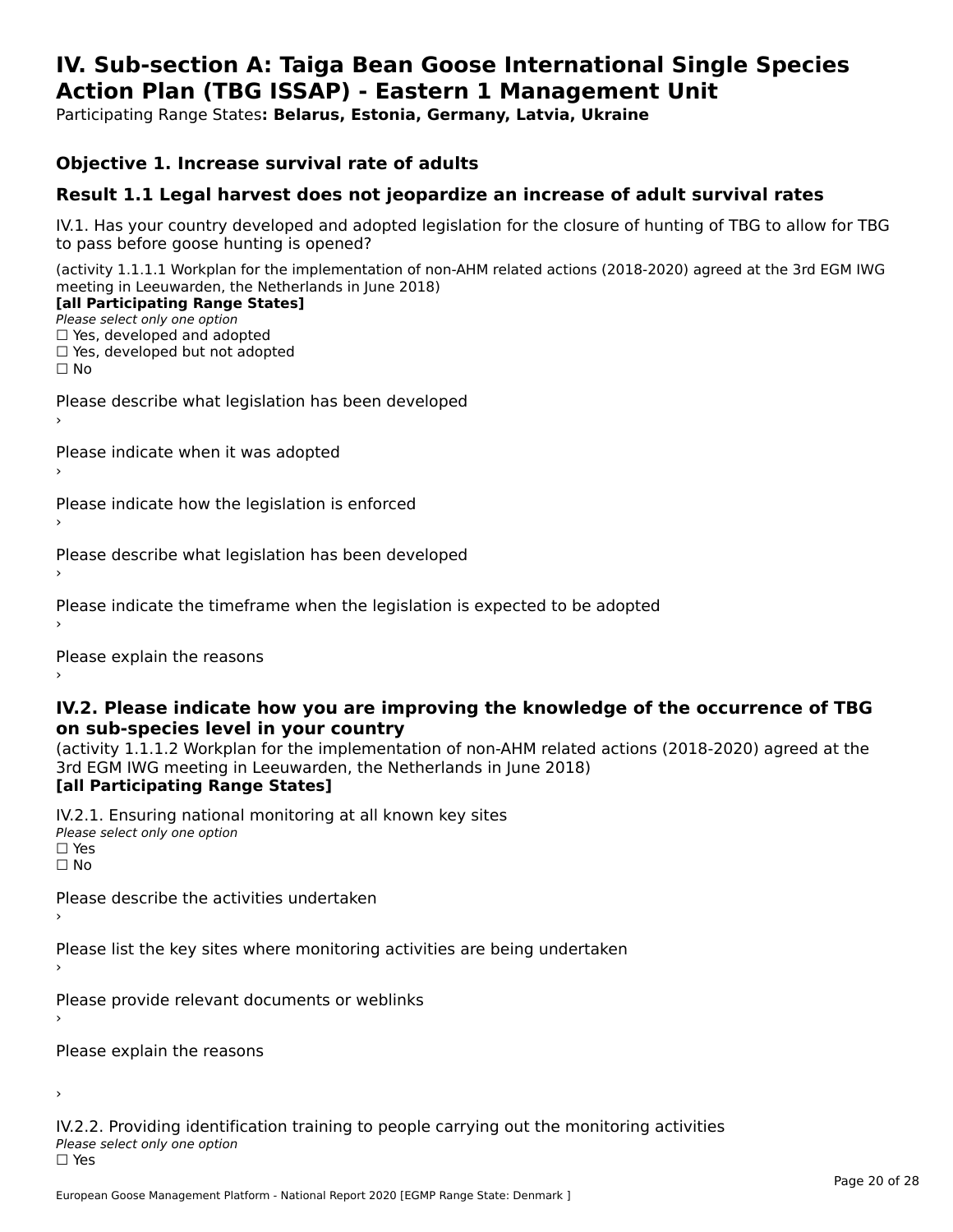```
☐ No
```

```
Please describe the activities undertaken›Please provide relevant identification materials or weblinks, if available
Please explain the reasons
IV.2.3. Providing equipment to people carrying out the monitoring activities
Please select only one option
☐ Yes□ Yes<br>□ No
Please describe the activities undertaken›Please provide relevant documents or weblinks
Please explain the reasons
IV.2.4. Carrying out a satellite/GPS tagging project on TBG in the wintering/staging areas
<del>∩</del><br>Please select only one option
□ Yes<br>□ No
Please describe the activities undertaken›Please provide relevant documents or weblinks
Please explain the reasons
IV.2.5. Any other relevant activities
Please select only one option
☐ Yes□ Yes<br>□ No
Please describe the activities undertaken›Please provide relevant documents or weblinks
Result 1.2 Illegal harvest is reduced to non-significant levels
```
IV.3. Does your country implement an awareness-raising campaign for hunters to complement necessary rv.5. Does your court<br>legislation changes?

(activity 1.2.2.1 Workplan for the implementation of non-AHM related actions (2018-2020) agreed at the 3rd EGM IWG meeting in Leeuwarden, the Netherlands in June 2018)

#### **[Only for Belarus and Ukraine]**

Please select only one option

riease select only one option<br>□ Yes, an awareness-raising campaign is being implemented

□ No, but an awareness-raising campaign is under development<br>□ N。

Please indicate who is involved in the implementation (e.g. national NGOs, research institutes, etc.)

Please provide brief details about the activities that are being implemented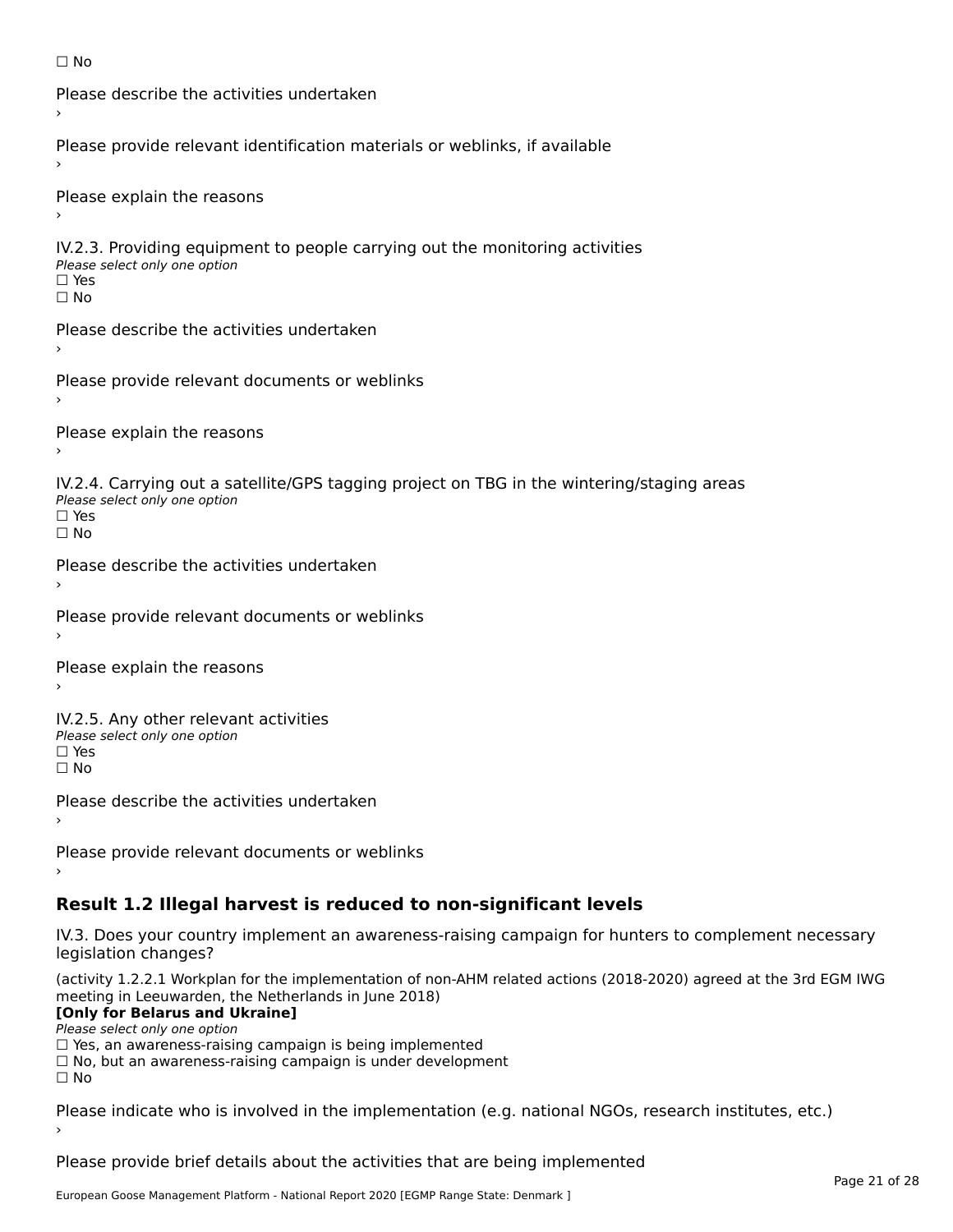Please provide a weblink or upload more information on the campaign Does the campaign include guidance on identification of grey geese? **DOCS** the campaign mer □ Yes<br>□ No Please upload identification guides and provide weblinks Please provide further information, if available Please explain the reasons Please indicate who is in charge of developing the campaigns Please provide information on when the development is expected to be finalized Please indicate when the implementation of the campaign is envisaged to start Please provide reasons why an awareness-raising campaign is not in place IV.4. Has special publication on the occurrence of the Taiga Bean Goose been produced and disseminated? (activity 1.2.2.2 Workplan for the implementation of non-AHM related actions (2018-2020) agreed at the 3rd EGM IWG **[Only for Ukraine] □ Yes produced and disseminated**<br>Please select only one option  $\Box$  ies produced and disseminated  $\Box$  ies, currently being produced Please provide details on dissemination, upload publication or provide weblink Please provide details on the timeframe Please indicate who is in charge of producing the publication Please provide details on the dissemination plans Please explain the reasons **Other objectives and results as decided by the EGM IWG Reducing Taiga Bean Goose crippling** IV.5. Have you undertaken any activities to reduce TBG crippling rates? (activity agreed at the 1st EGM IWG meeting in Kristianstad, Sweden in December 2016)

#### **[all Participating Range States]**[all Participating Range States]

**Law Tarticipating Range**<br>Please select only one option

□ Yes<br>□ No

›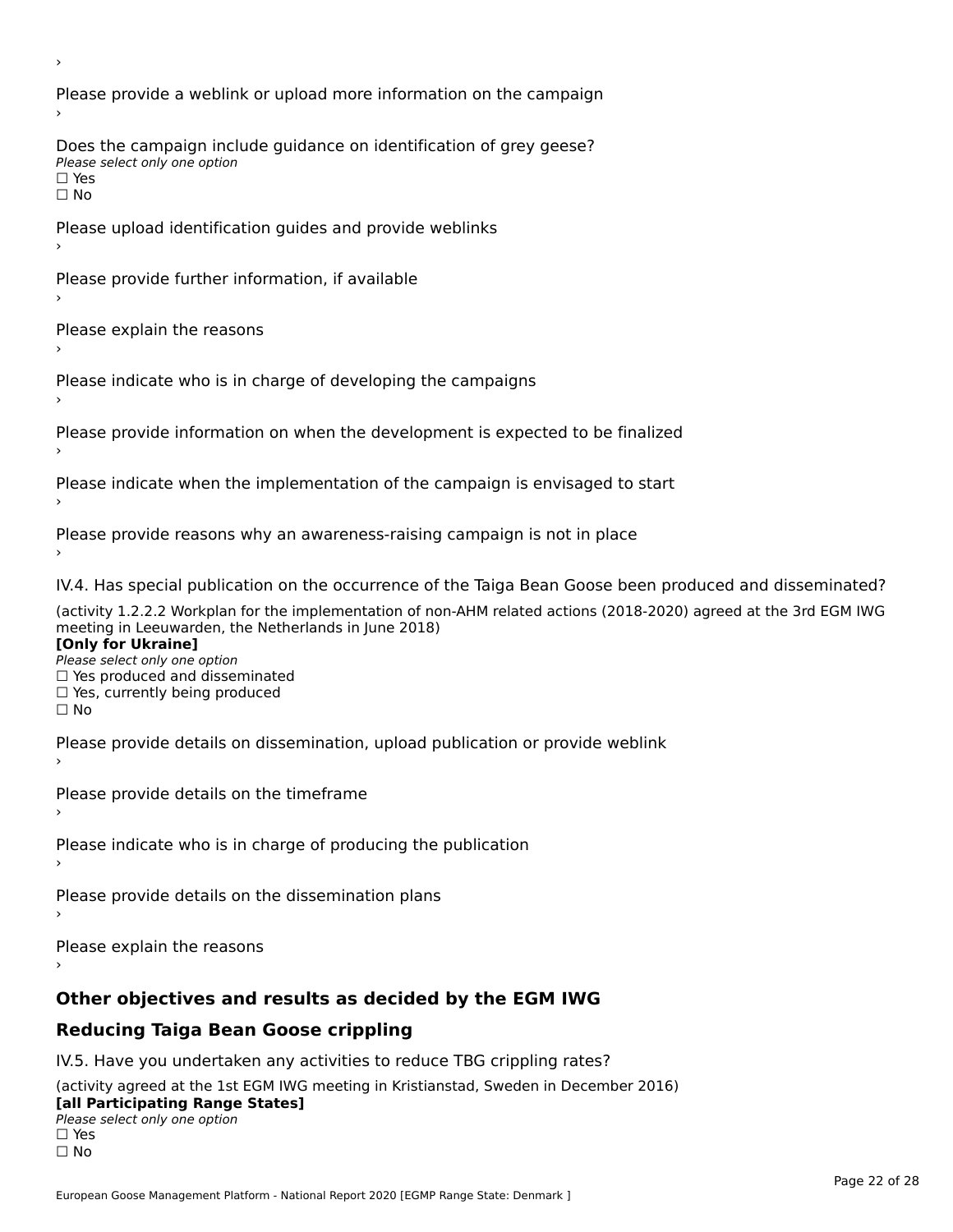☐ Not applicable

```
Please provide details on the activities
```
Please explain the reasons

Please explain the reasons

### **Raising identification skills and awareness amongst hunters**

IV.6. Have training programmes to develop identification skills amongst hunters been organized by national rv.o. riave training pro<br>hunting associations?

(activity agreed at the 1st EGM IWG meeting in Kristianstad, Sweden in December 2016) **[all Participating Range States]**[all Participating Range States] **Lan Tarticipating Range**<br>Please select only one option ☐ Yes☐ No□ Not applicable

Please provide more information on the training programmes

Have the training programmes been developed in cooperation with BirdLife partners and other conservation NGOs?Please select only one option☐ Yes☐ No

```
Please provide a list of cooperating partners
```
Please provide more information of detailed activities with partners

Please upload any relevant materials

Please provide weblinks

Please explain the reasons

Please explain the reasons›

Please explain the reasons

#### **Optionally, please provide any other information related to the implementation of the TBG ISSAPTBG ISSAP**

Please provide information here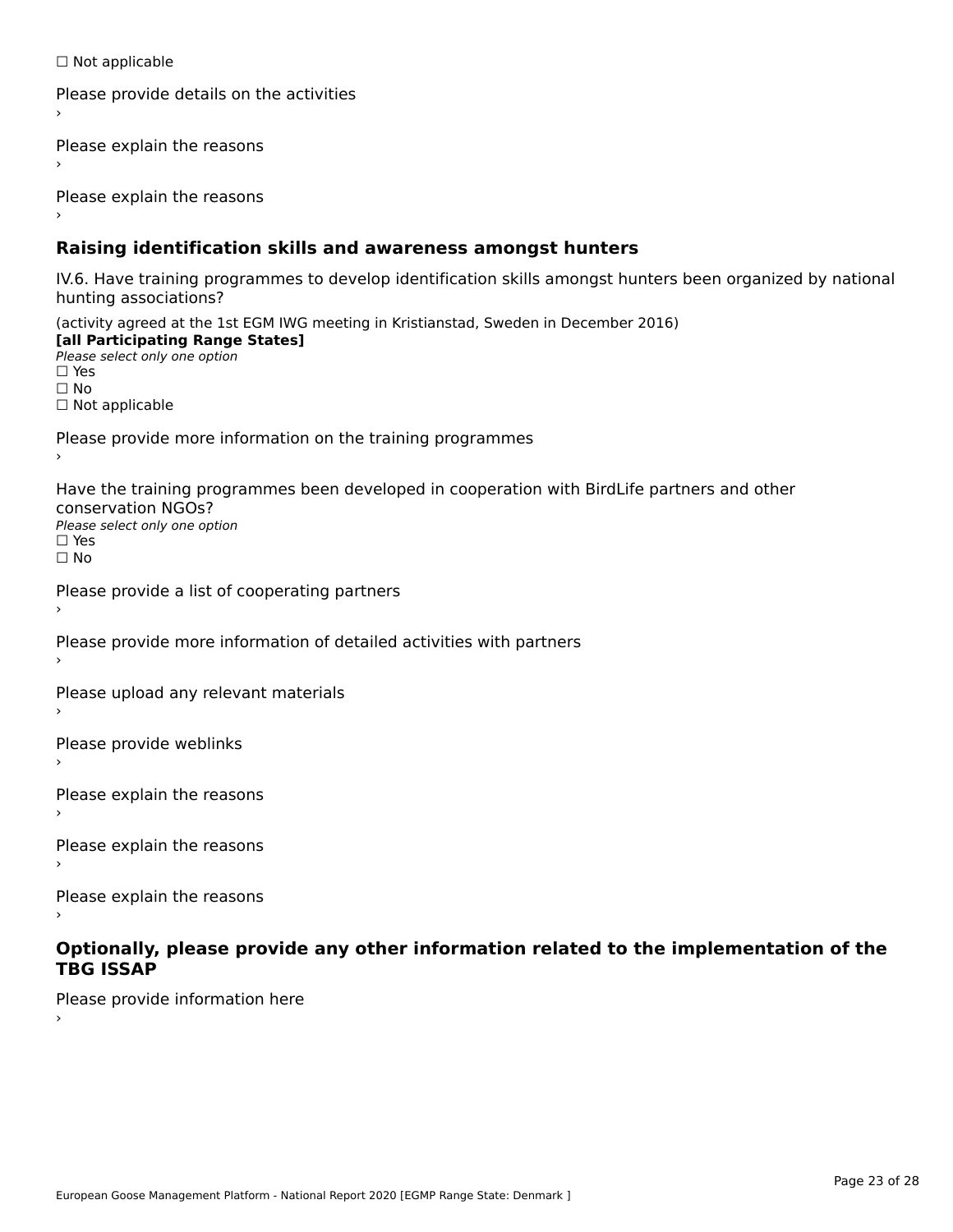## **V. Sub-section B: Taiga Bean Goose International Single SpeciesAction Plan (TBG ISSAP) - Western and Central Management Units**

Participating Range States: **Denmark**, **Finland**, **Norway, Sweden**, **UK**

## **Objective 1 Increase survival rate of adults**

### **Result 1.2 Illegal harvest is reduced to non-significant levels**

V.1. Is TBG shooting investigated in north-east Jutland and Zealand?

(activity 1.2.2.1 Workplan for the implementation of non-AHM related actions (2018-2020) agreed at the 3rd EGM IWG meeting in Leeuwarden, the Netherlands in June 2018) **[Only for Denmark]** 

**Please select only one option ⊡** Yes ☐ No

Please indicate what activities have been undertaken › There is some progress with regard to collection of heads from shot bean geese to differentiate the subspecies; however, more reliable data needs to be collected to make an analysis.

Please provide results, relevant publications and weblinks ›

Please explain the reasons

#### **Result 1.3: Impact of huntable native predators in breeding and moulting areas is reduced**

V.2. Are annual campaigns undertaken amongst hunters in the breeding areas to strengthen fox management in your country?

(activity 1.3.1.1 Biannual Taiga Bean Goose implementation plan agreed at the 1st EGM IWG meeting in Kristianstad, Sweden in December 2016)

**[Only for Finland]**

**Please select only one option** □ Yes<br>□ No

Please list the areas where the campaigns are being undertaken

Please list the hunting associations involved

Please provide any other relevant details and weblinks ›

Please explain the reasons

V.3. Has fox management in northernmost Finland been further strengthened by the Finnish Wildlife Agency and the Forestry and Parks Service?

(activity 1.3.1.2 Biannual Taiga Bean Goose implementation plan agreed at the 1st EGM IWG meeting in Kristianstad, Sweden in December 2016)

**[Only for Finland]**

**Please select only one option** □ Yes<br>□ No

Please explain what activities have taken place

Please provide results, relevant publications and weblinks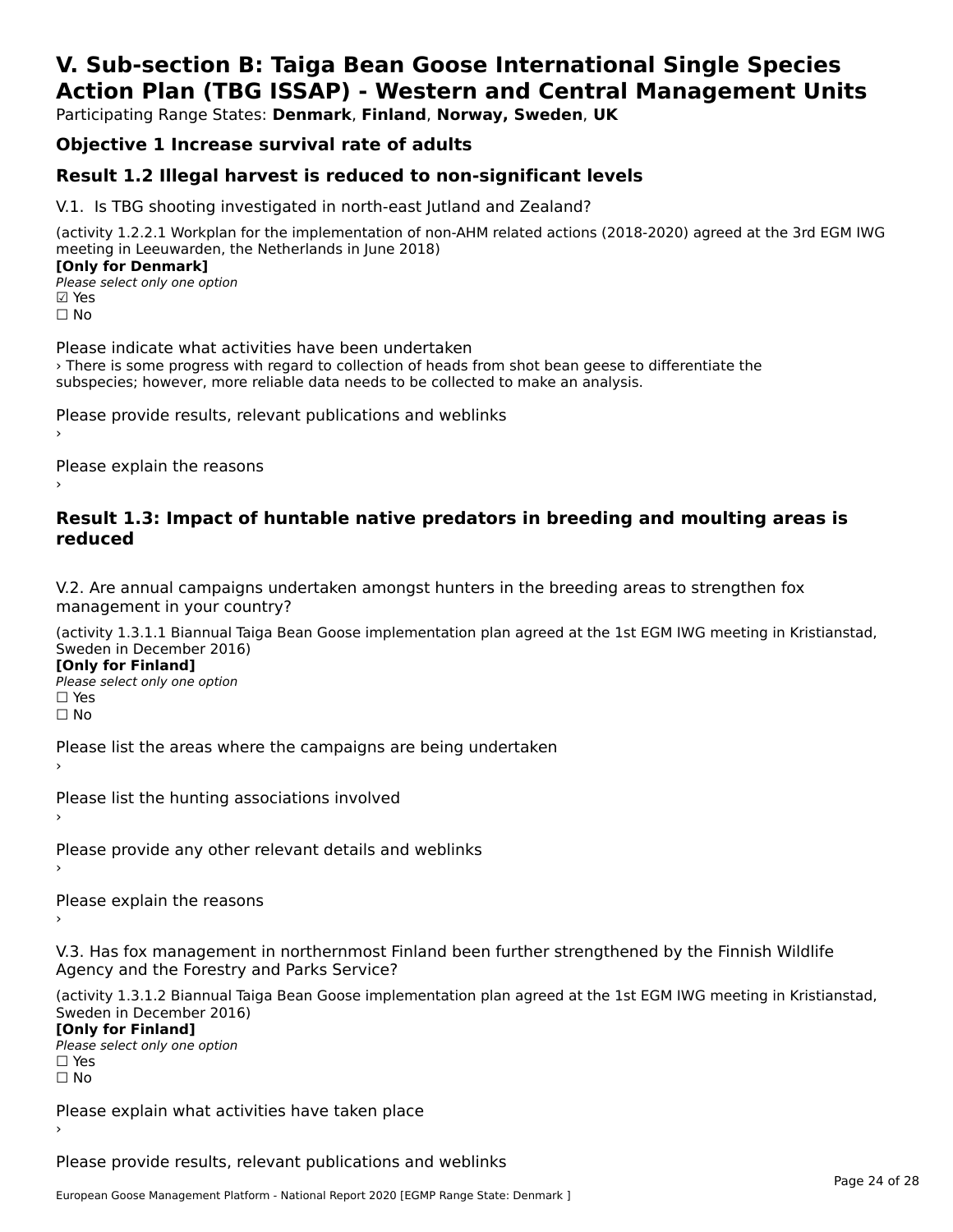Please explain the reasons›

## **Result 1.4: Impact of alien predators in breeding and moulting areas is reduced**

V.4. Does your country implement programmes for the eradication of the raccoon dog?

(activity 1.4.1.1 Workplan for the implementation of non-AHM related actions (2018-2020) agreed at the 3rd EGM IWG meeting in Leeuwarden, the Netherlands in June 2018)

**[Only for Finland and Sweden]**Please select only one optionriease<br>□ Yes □ Yes<br>□ No

›

Please provide details about the eradication programme(s) (scope, implementing entities, etc.)

Please provide details on the effectiveness of the programmes

Please provide an update on the current status of the raccoon dog

Please explain the reasons

### **Objective 2. Increase reproductive rates**

### **Result 2.2: Intraspecific competition in spring staging areas is reduced**

V.5. Please provide updates on the implementation of the "fields for geese" programme

(activity 2.2.1.1 Workplan for the implementation of non-AHM related actions (2018-2020) agreed at the 3rd EGM IWG meeting in Leeuwarden, the Netherlands in June 2018) **[Only for Sweden]** ›

V.6. Please provide information on the continuation and implementation of the "unharvested-fields-forbirds" programme (within the Common Agricultural Policy)

 $($ activity 2.2.1.2 and 2.2.1.3) **[Only for Finland]**lomy for Finland]

#### **Objective 3. Stop ongoing loss, fragmentation and degradation of habitats, and restore lost, fragmented and degraded habitats**restore lost, fragmented and degraded habitats

## **Result 3.1: Impact of forestry works is reduced**

V.7. Have working models been developed for wildlife-friendly forest management?

(activity 3.1.1.1 Workplan for the implementation of non-AHM related actions (2018-2020) agreed at the 3rd EGM IWG meeting in Leeuwarden, the Netherlands in June 2018) [Only for Finland]

**□ Please select only one option** □ Yes<br>□ No

Please provide details on the working models developed

Are these models being implemented? Please select only one option☐ Yes☐ No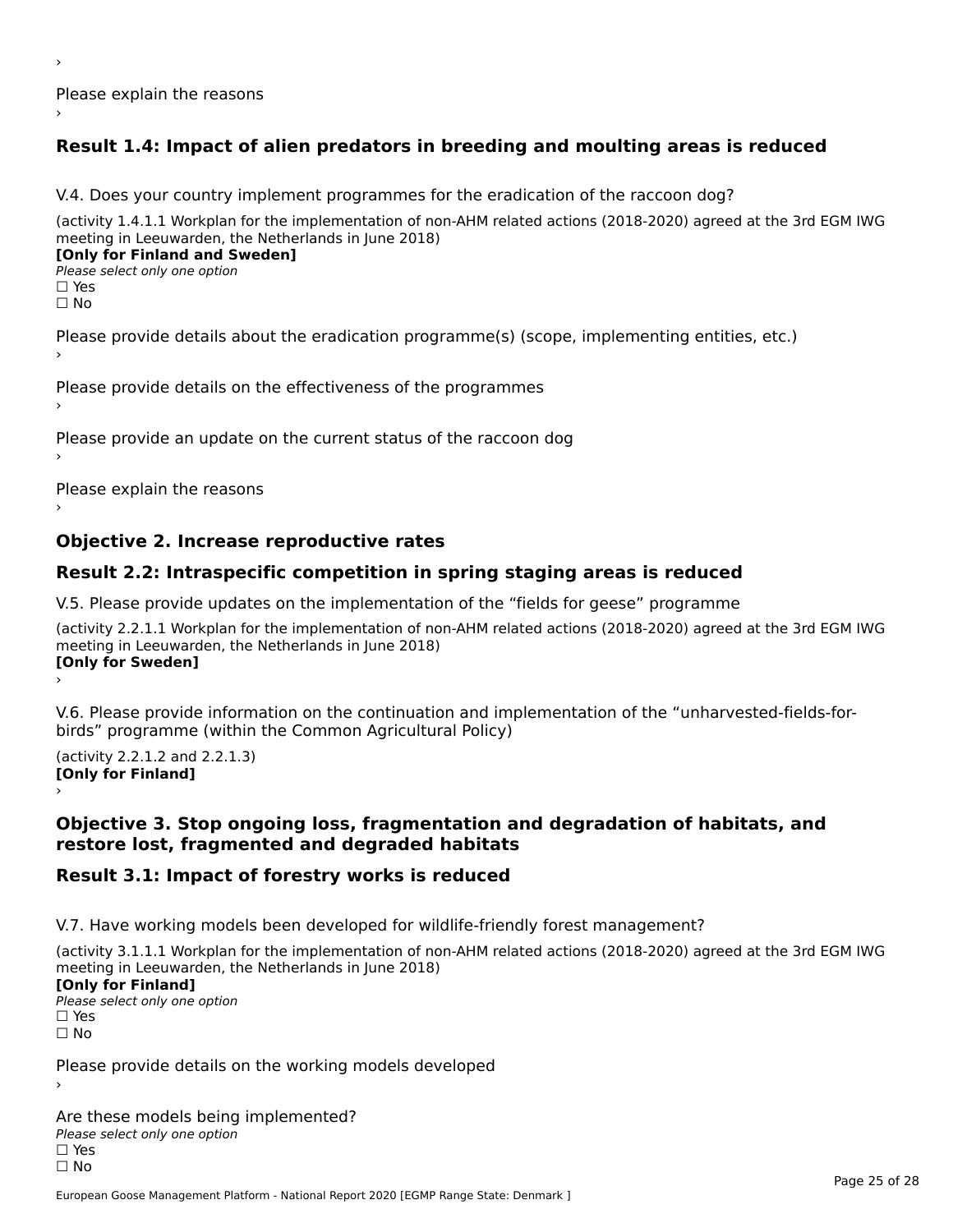Please provide more information on the progress Have these models been promoted to reach forest owners? ∩ave these models bee<br>Please select only one option □ Yes<br>□ No Please provide more information Please explain the reasons ›Have these models been promoted to reach forest corporations? ∩ave these models bee<br>Please select only one option □ Yes<br>□ No Please provide more information Please explain the reasons ›

Please explain the reasons

Please explain the reasons›

V.8. Please indicate the implementation progress to reach the annual goals for mire restoration

(activity 3.1.2.1 Workplan for the implementation of non-AHM related actions (2018-2020) agreed at the 3rd EGM IWG meeting in Leeuwarden, the Netherlands in June 2018) **[all Participating Range States]**

[all Participating Range States]

› From the workplan it seems that this question is relevant for Finland only

#### **Result 3.3: Breeding, staging and wintering habitats are not further lost due to oil and gas or renewable energy developments**gas or renewable energy developments

V.9. Are you monitoring the collision risk posed by renewable energy developments to TBG close to the Special Protection Areas, identified as their important wintering sites?

(activity 3.3.1.1 Workplan for the implementation of non-AHM related actions (2018-2020) agreed at the 3rd EGM IWG meeting in Leeuwarden, the Netherlands in June 2018)

#### **[only for Denmark and other Range States as applicable]**

**Please select only one option** ⊠ Yes<br>□ No

Please provide information on the relevant actions that have been undertaken A windfarm has been planned in the middle of an internationally important wintering site for Taiga Bean<br>A windfarm has been planned in the middle of an internationally important wintering site for Taiga Bean designation of the beat designation of the state is just outside the Naturazooo area Tjele Langs which is designated for Bean Goose.

Please provide any results, if available

Please explain the reasons

### **Result 3.4: Impact of agriculture on natural Taiga Bean Goose habitats is minimized**

V.10. Has the area of managed coastal grasslands under the Common Agricultural Policy (CAP) increased in your country compared to 2017?

(activity 3.4.1.1 Workplan for the implementation of non-AHM related actions (2018-2020) agreed at the 3rd EGM IWG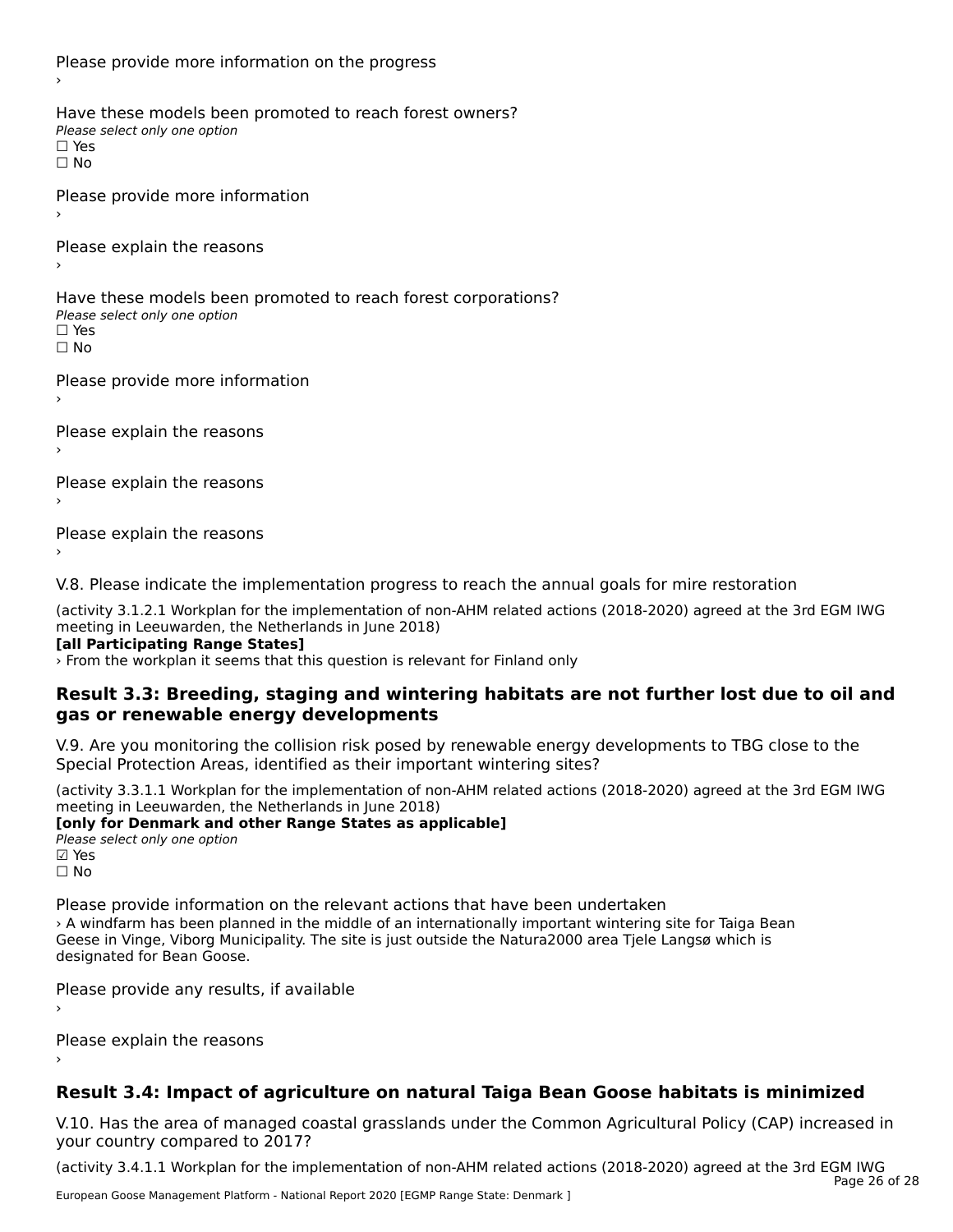meeting in Leeuwarden, the Netherlands in June 2018) **[only for Finland] □ Please select only one option** □ Yes<br>□ No

Please indicate the size of the total area›

Please indicate the additional area managed since the beginning of 2017

Please describe the activities undertaken on grassland management

Please upload relevant documentation and provide weblinks

Please explain the reasons

#### **Other objectives and results as decided by the EGM IWG**

#### **Review factors possibly contributing to rapid declines in eastern England and implement appropriate management responses**implement appropriate management responses

V.11. Have possible factors causing population declines in eastern England been reviewed?

(activity 3.4.2. Workplan for the implementation of non-AHM related actions (2018-2020) agreed at the 3rd EGM IWG meeting in Leeuwarden, the Netherlands in June 2018) **[only for UK]**

**Please select only one option<br>Please select only one option** □ Yes<br>□ No

Please describe those factors and provide further information as available

Are appropriate management responses to these factors being implemented? ne appropriace manage.<br>Please select only one option □ Yes<br>□ No

Please provide information on the activities implemented

Please provide information about the main achievements and results

Please explain the reasons

Please explain the reasons›

### **Reducing Taiga Bean Goose crippling**

V.12. Have you undertaken any activities in the past three years to reduce TBG crippling rates?

(activity agreed at the 1st EGM IWG meeting in Kristianstad, Sweden in December 2016)

**[all Participating Range States] Lan Farticipating Range**<br>Please select only one option ☐ Yes☑ No☐ Not applicable